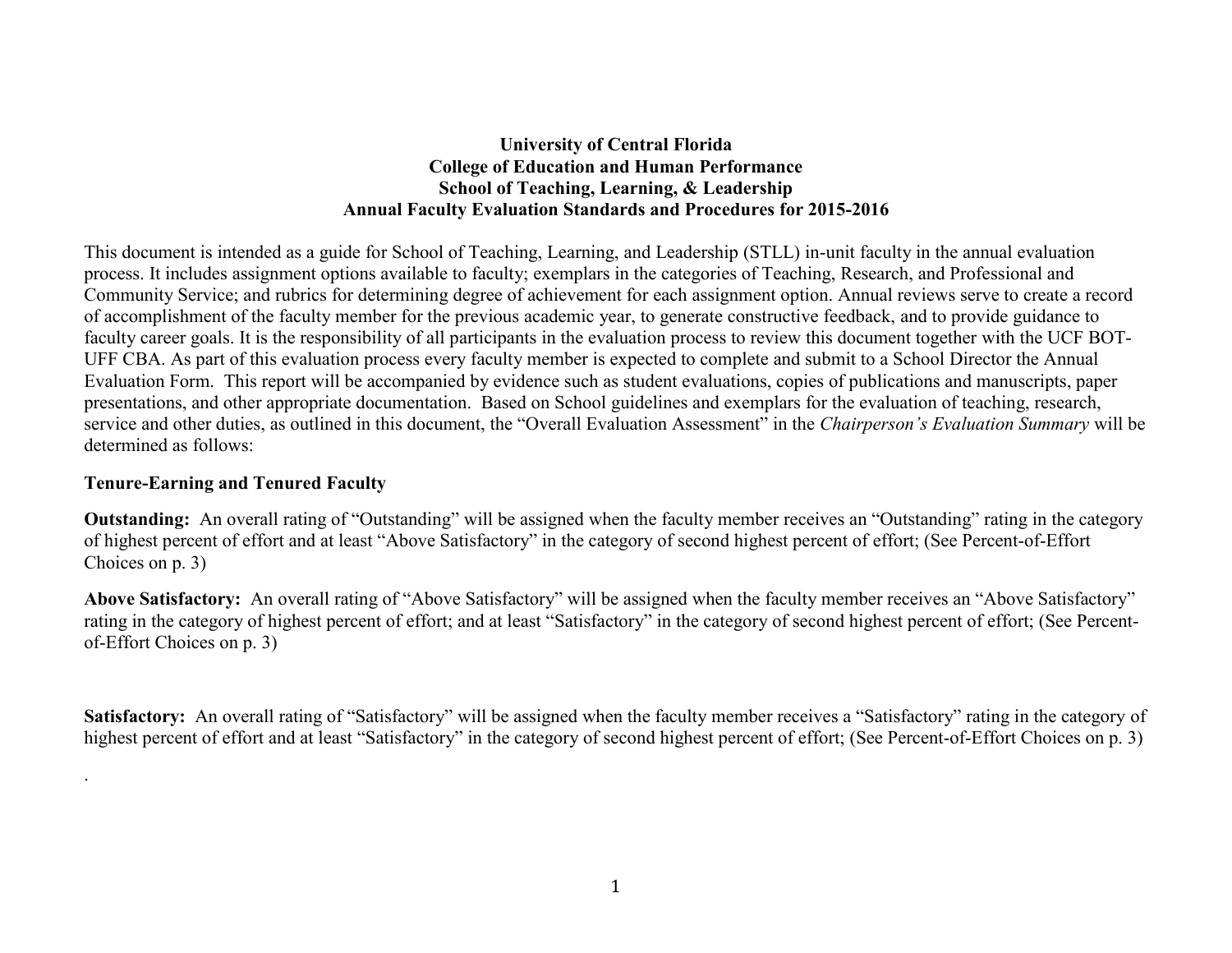**Conditional:** An overall rating of "Conditional" will be assigned when the faculty member receives a "Conditional" rating in the category of highest percent of effort.

**Unsatisfactory:** An overall rating of "Unsatisfactory" will be assigned when the faculty member receives an "Unsatisfactory" rating in the area of highest percent of effort.

#### **Non-Tenure-Earning Faculty**

**Outstanding:** An overall rating of "Outstanding" will be assigned when the faculty member receives an "Outstanding" rating in the category of Teaching, and at least an "Above Satisfactory" in Research;

**Above Satisfactory:** An overall rating of "Above Satisfactory" will be assigned when the faculty member receives an "Above Satisfactory" rating in the category of Teaching; and at least "Satisfactory" in the category of second highest percent of effort; (See Percent-of-Effort Choices on p. 3)

Satisfactory: An overall rating of "Satisfactory" will be assigned when the faculty member receives a "Satisfactory" rating in the category of Teaching; and at least "Satisfactory" in all remaining categories.

**Conditional:** An overall rating of "Conditional" will be assigned when the faculty member receives a "Conditional" rating in the category of Teaching.

**Unsatisfactory:** An overall rating of "Unsatisfactory" will be assigned when the faculty member receives an "Unsatisfactory" rating in the category of Teaching.

### **GOAL SETTING AND PERCENT-OF EFFORT OPTIONS**

Each year faculty members must acknowledge their annual assignments by signing the university form AA-46. If the faculty member makes a written request, the Director will meet with them to discuss career goals and to negotiate the Percent-of-Effort assignment and evaluation expectations for the next academic year most consistent with those goals and the needs of the School. New hires will meet with the STLL Director within 60 days of employment to set goals for the evaluation period. The Percent of Effort assignments of all faculty members will determine the Annual Faculty Assignment.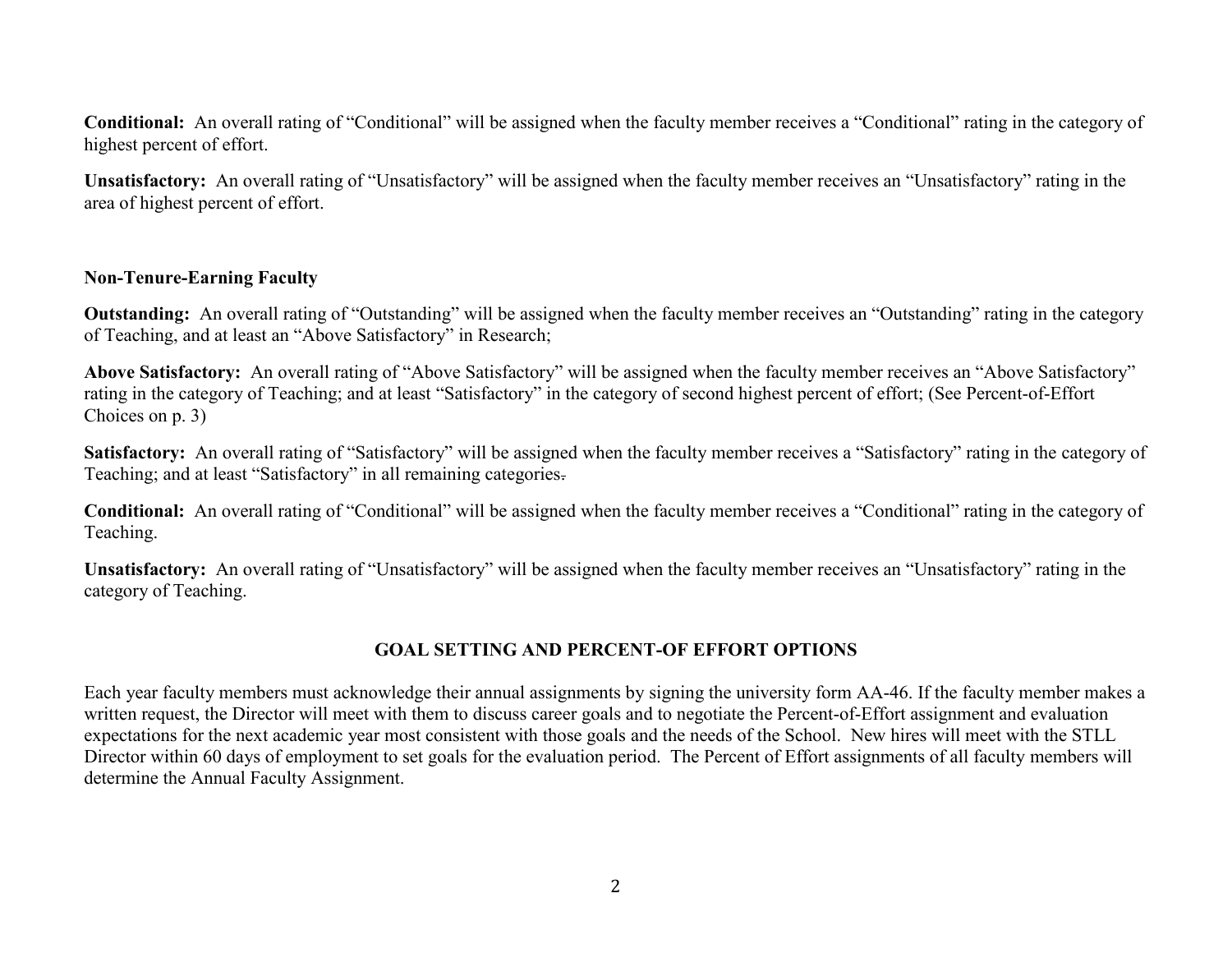The Percent-of-Effort assignment may be revised until the end of the Fall semester of the evaluation year to reflect unexpected professional circumstances (e.g., award of a grant, election to chair of a critical committee, award of a sabbatical, etc.) or personal circumstances (disease/illness, catastrophic occurrence, etc.). The Semester Activity Reports will be revised to reflect all changes.

#### **Percent-of-Effort Choices for tenured and tenure-earning faculty members are as follows:**

Option 1: Tenured and Tenure earning faculty who are seeking promotion and/or with traditional career goals: (It is expected that the majority of faculty will choose this option.)

|               | Teaching 70% (3 courses/9-10 credit hours or Equivalent) |
|---------------|----------------------------------------------------------|
| Research 25%  |                                                          |
| Service $5\%$ |                                                          |

Option 2: Faculty with rank of Associate Professor or Professor whose main contribution to the School, College, and University is in the area of Research: (It is expected that faculty in this category will administer research grants with course buy-outs. Faculty who receive training grants will most likely choose Option 1.)

Teaching 25% (1 course/ 3 or 4 credit hours) Research 70% Service 5%

Option 3: Faculty with rank of Associate Professor or Professor whose main contributions to the School, College, and University are in the areas of Teaching and Service:

|          |       | Teaching 85% (4 courses/ 12 or 13 credit hours or Equivalent) |
|----------|-------|---------------------------------------------------------------|
| Research | $8\%$ |                                                               |
| Service  | $5\%$ |                                                               |

**Percent-of-Effort Choices for** Non-tenure earning faculty **members are as follows:**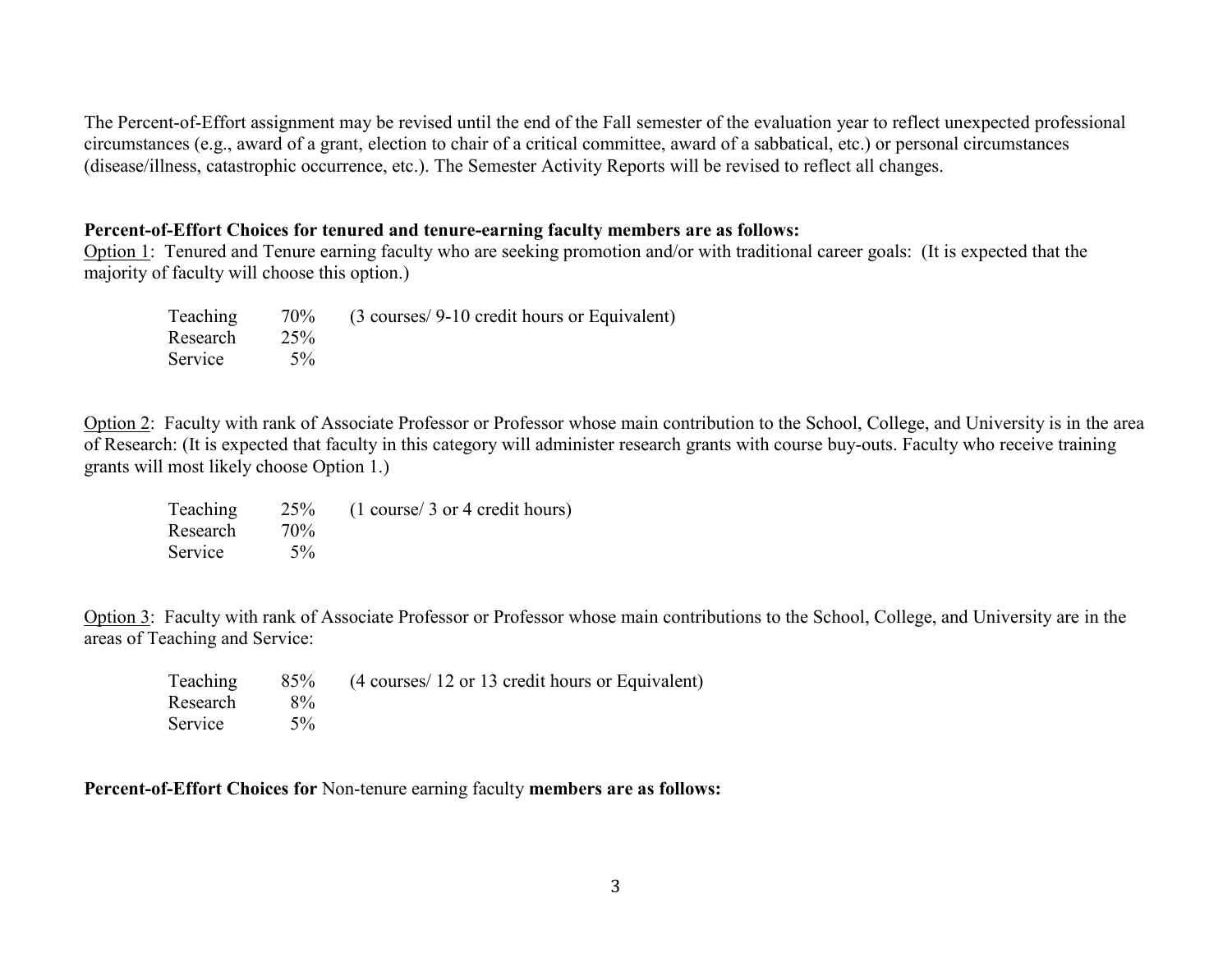Teaching 90% (4 courses/ 12 or 13 credit hours or Equivalent) Research 5% Service 5%

**Faculty members on contract and Research Faculty with rank will be evaluated using the distribution of effort agreed upon at hire and reflected annually on the annual assignment. Agreement to changes in the annual assignment will be indicated by signatures on the Annual Assignment form and the Semester Activity Sheets.** 

# **TEACHING EFFECTIVENESS**

**Teaching takes place in both academic courses and advisement. Effective teachers demonstrate expert knowledge in an appropriate area related to their academic discipline. They generate enthusiasm for learning, critical thinking, intellectual inquiry, and academic achievement and incorporate student feedback for programmatic improvements.**

### **EVALUATION SCHEMA:**

Evaluation of Teaching will include a review of the teaching activities, recognition, and contributions (see Teaching Effectiveness Exemplars and Addendum to Teaching Exemplars) that the faculty member has made to the University, the College and the School of Teaching, Learning, and Leadership. To receive a teaching rating of Satisfactory or above, faculty members must meet the criteria outlined in the first bullets below.

- It is expected that each faculty member must meet class assignments for the scheduled number of sessions as published in the university academic calendar including the final examination period, unless a request to cancel a meeting during the final examination period has been granted by the School director.
- In addition, for each course assignment all faculty members must provide and follow a syllabus that adheres to current university and college guidelines as well as provide an electronic version of the syllabus to the appropriate staff member in the school and/or regional campus representative.
- Faculty members are expected to:
	- o demonstrate competence in teaching activities;
	- o submit office hours to designated STLL staff member each semester;
	- o complete required LiveText assessments (as applicable) each semester;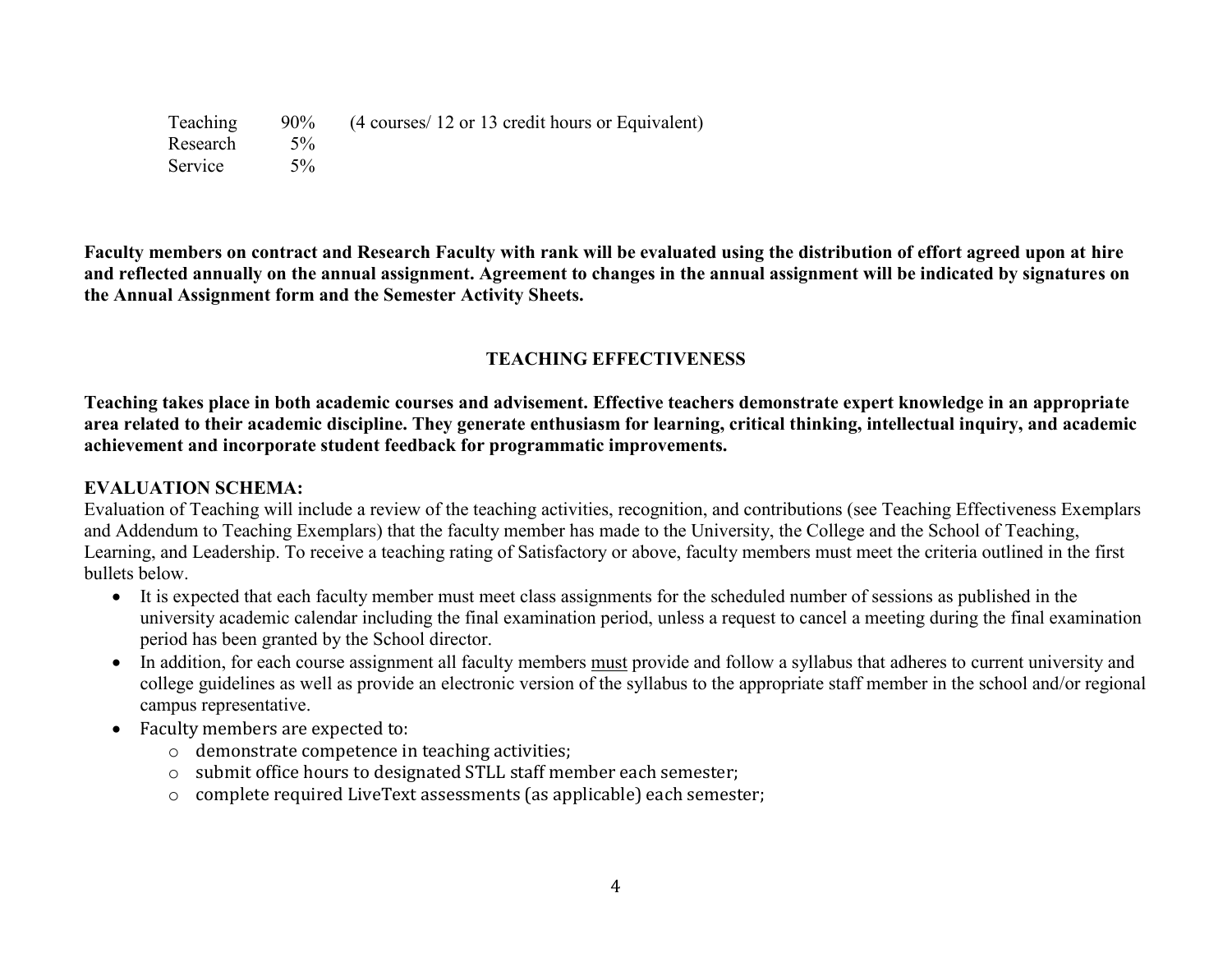- o collaborate and communicate with colleagues, course shepherds, and discipline and program coordinators to evaluate and improve curriculum and instruction at the course, minor/certificate/endorsement, and degree levels:
- o ensure that key assessments and ESOL assignments (as applicable) are visible in syllabi and are taught and evaluated; and
- o advise students.

Faculty with higher teaching assignments will be evaluated accordingly. Evaluation rubrics for each Percent-of-effort Option are found at the end of this document. Faculty members *must submit submitting an annu*al report (Form A) that contains elements that demonstrate that desired expectations have been met?

### **Interpreting the Teaching Effectiveness Exemplars**:

- 1. Faculty members may include multiple occurrences of the same exemplar (e.g., Chairing 2 HIM theses = 2 Tier 2 exemplars = 4 points). However, there is no double counting allowed. Examples may be used only once.
- 2. Details regarding the responsibilities of program and discipline coordinators and course shepherds, as well as instructor responsibilities for supporting program and course coordination, are provided in the Addendum.

Duplication of some exemplars across tiers reflects varying complexities and/or varying program sizes. For example, coordinating a discipline with 50 majors falls in Tier 3 while coordinating a discipline with 100 majors is a Tier 4 exemplar. Final Tier assignment will be approved by the Director.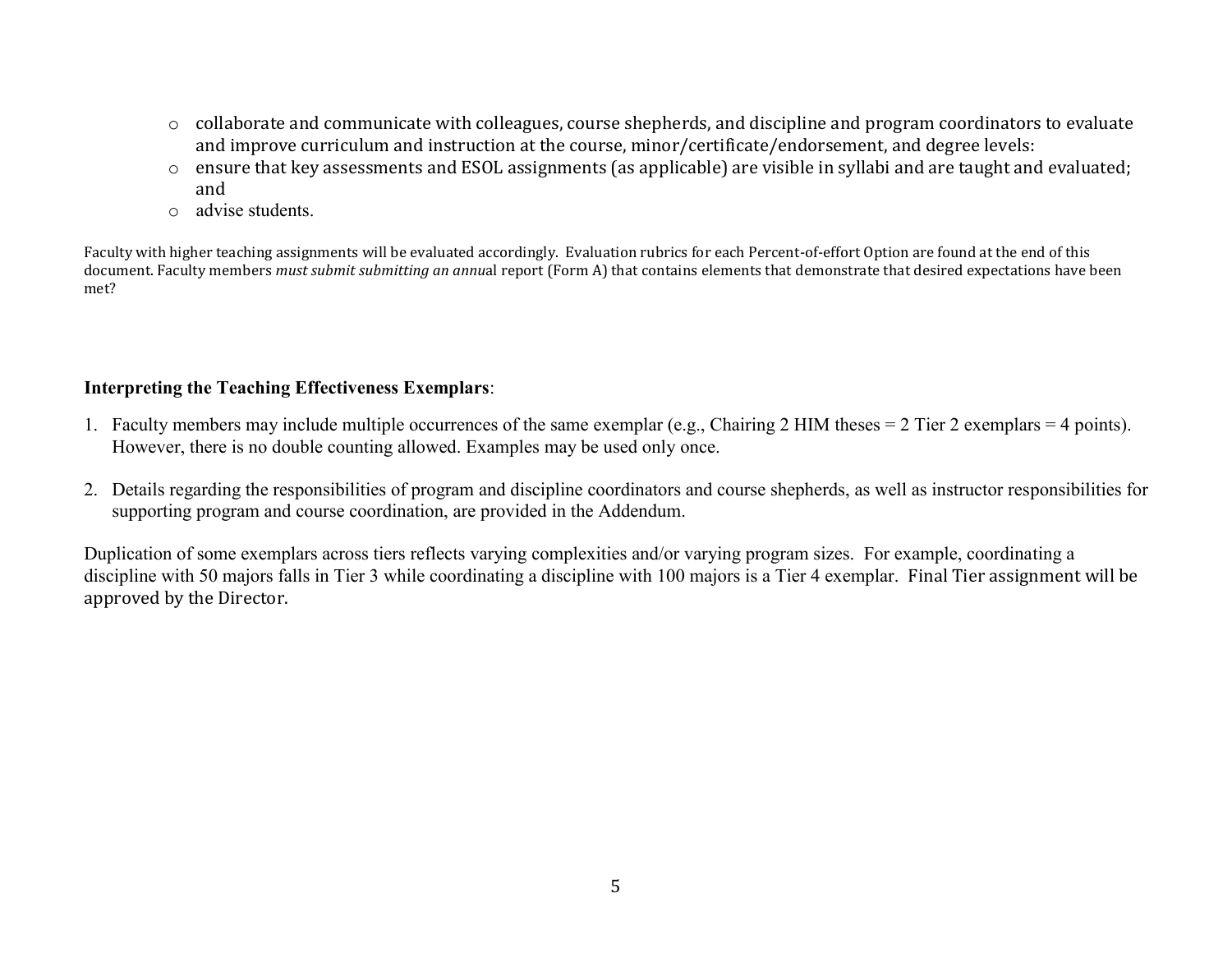|                                                                                   | Tier 1                                                                                                                                                                                                                                                                                                                                                                                                                                                                                                                                                                                                                                                                                                                                                                                                                                                                                                                                           | Tier <sub>2</sub>                                                                                                                                                                                                                                                                                                                                                                                                                                                                                                                                                                     | Tier 3                                                                                                                                                                                                                                                                                                       | Tier 4                                                                          |
|-----------------------------------------------------------------------------------|--------------------------------------------------------------------------------------------------------------------------------------------------------------------------------------------------------------------------------------------------------------------------------------------------------------------------------------------------------------------------------------------------------------------------------------------------------------------------------------------------------------------------------------------------------------------------------------------------------------------------------------------------------------------------------------------------------------------------------------------------------------------------------------------------------------------------------------------------------------------------------------------------------------------------------------------------|---------------------------------------------------------------------------------------------------------------------------------------------------------------------------------------------------------------------------------------------------------------------------------------------------------------------------------------------------------------------------------------------------------------------------------------------------------------------------------------------------------------------------------------------------------------------------------------|--------------------------------------------------------------------------------------------------------------------------------------------------------------------------------------------------------------------------------------------------------------------------------------------------------------|---------------------------------------------------------------------------------|
| Evidence                                                                          |                                                                                                                                                                                                                                                                                                                                                                                                                                                                                                                                                                                                                                                                                                                                                                                                                                                                                                                                                  |                                                                                                                                                                                                                                                                                                                                                                                                                                                                                                                                                                                       |                                                                                                                                                                                                                                                                                                              |                                                                                 |
| <b>Course and Program Delivery,</b><br>a.<br><b>Development &amp; Instruction</b> | It is expected that each faculty<br>member must meet class<br>assignments for the scheduled<br>number of sessions as<br>published in the university<br>academic calendar including<br>the final examination period,<br>unless a request to cancel a<br>meeting during the final<br>examination period has been<br>granted by the School director.<br>In addition, for each course<br>assignment all faculty<br>members must provide and<br>follow a syllabus that adheres<br>to current university and<br>college guidelines as well as<br>provide an electronic version<br>of the syllabus to the<br>appropriate staff member in<br>the school and/or regional<br>campus representative.<br>Faculty members are expected<br>to:<br>demonstrate competence in<br>teaching activities;<br>submit office hours to<br>designated STLL staff member<br>each semester;<br>complete required LiveText<br>assessments (as applicable)<br>each semester; | Teach a newly developed<br>course or a course that is a<br>new preparation<br>Contribute to completing<br>major (More than 30%)<br>revisions to an existing course<br>based on student feedback<br>and other data<br>Revise an existing web-based<br>course without a course<br>reduction<br>Teach a course on an<br>alternative schedule to<br>increase enrollment<br>Participate on an Ad Hoc<br>committee related to<br>curriculum revision<br>Infuse ESOL content in<br>instruction & assessment in a<br>meaningful and explicit way<br>(where applicable)<br>Develop custom text | Develop at least one new<br>course<br>Complete major (More than<br>30%) revisions to an existing<br>course based on student<br>feedback and other data<br>Develop new minor or<br>certificate program approved<br>during the evaluation period<br>Lead an Ad Hoc committee<br>related to curriculum revision | Develop new degree program<br>or track approved during the<br>evaluation period |

## **Teaching Effectiveness Exemplars**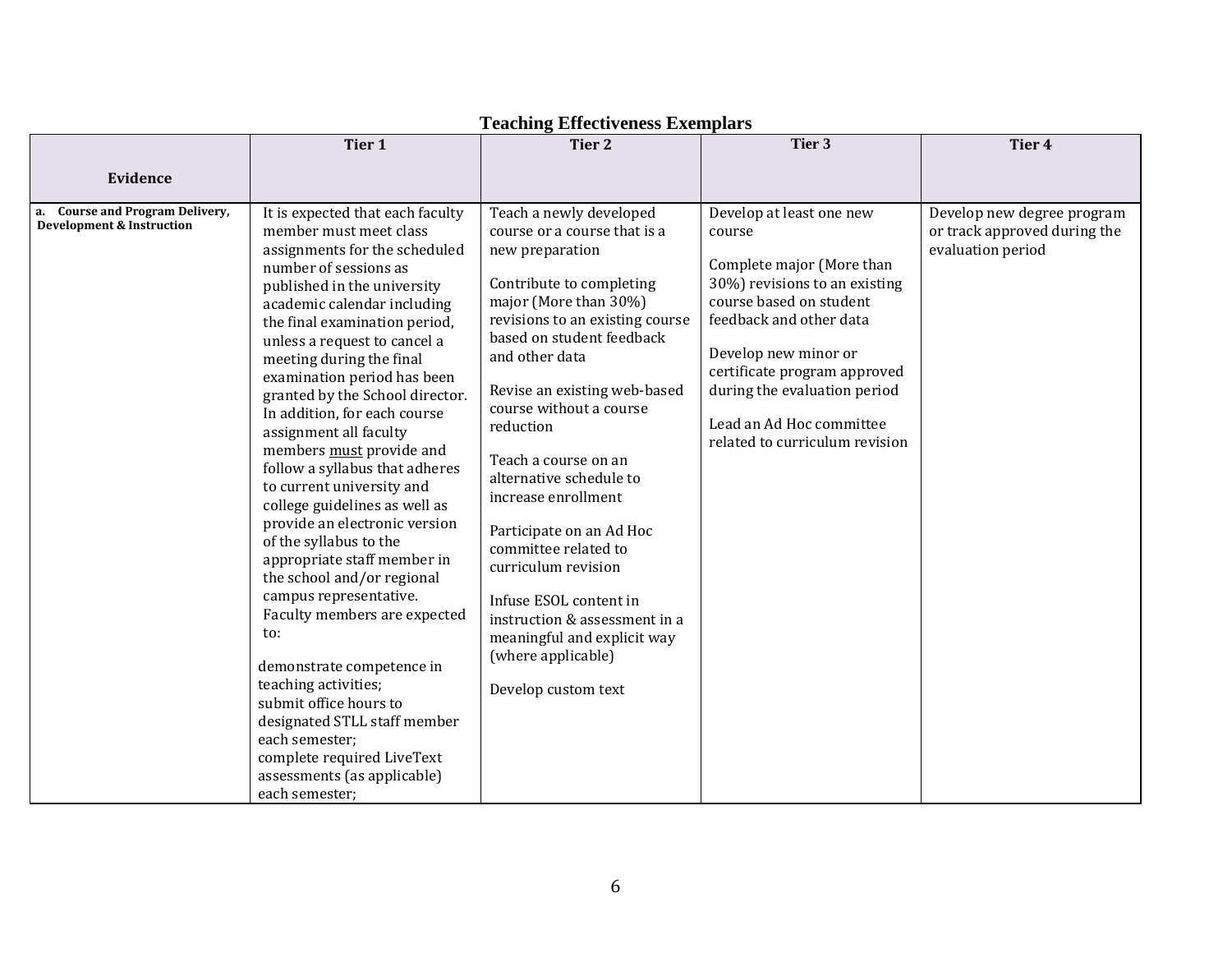| <b>Evidence</b>                                                                                                  |                                                                                                                                                                                                                                                                                                                                                                                          |                                                                                                                                                                                                                                                                                                 |                                                                                                                                                                                     |                                                                           |
|------------------------------------------------------------------------------------------------------------------|------------------------------------------------------------------------------------------------------------------------------------------------------------------------------------------------------------------------------------------------------------------------------------------------------------------------------------------------------------------------------------------|-------------------------------------------------------------------------------------------------------------------------------------------------------------------------------------------------------------------------------------------------------------------------------------------------|-------------------------------------------------------------------------------------------------------------------------------------------------------------------------------------|---------------------------------------------------------------------------|
|                                                                                                                  |                                                                                                                                                                                                                                                                                                                                                                                          |                                                                                                                                                                                                                                                                                                 |                                                                                                                                                                                     |                                                                           |
|                                                                                                                  | collaborate and communicate<br>with colleagues, course<br>shepherds, and discipline and<br>program coordinators to<br>evaluate and improve<br>curriculum and instruction at<br>the course.<br>minor/certificate/endorsement,<br>and degree levels: and<br>ensure that key assessments<br>and ESOL assignments (as<br>applicable) are visible in syllabi<br>and are taught and evaluated. |                                                                                                                                                                                                                                                                                                 |                                                                                                                                                                                     |                                                                           |
| b. Teaching Award                                                                                                |                                                                                                                                                                                                                                                                                                                                                                                          |                                                                                                                                                                                                                                                                                                 | College Teaching award                                                                                                                                                              | University or Professional<br>Community Teaching award                    |
| <b>Professional Development in</b><br>c.<br><b>Teaching</b>                                                      | Participate in faculty<br>professional development<br>activity related to instruction,<br>programs or advising<br>sponsored by the department,<br>college, or university offices<br>Participate in professional<br>development related to<br>instruction, programs or<br>advising through completion of<br>graduate level classes.                                                       | Participate in faculty<br>professional development<br>activity related to instruction,<br>programs or advising<br>sponsored by the department,<br>college, or university offices<br>Request peer-review of<br>teaching & adjust practice<br>Conduct peer-review and<br>write feedback statement |                                                                                                                                                                                     |                                                                           |
| d. Directed Research<br>Note: A student may not be<br>counted in more than one<br>exemplar during the evaluation | Serve as committee member for<br>an HIM thesis or a Master's<br>thesis                                                                                                                                                                                                                                                                                                                   | Serve as committee member<br>for an HIM thesis or a Master's<br>thesis completed during the<br>evaluation period<br>Chair HIM thesis or Master's<br>thesis project                                                                                                                              | Chair HIM thesis or Master's<br>thesis project completed<br>during the evaluation period<br>Chair doctoral dissertation<br>Serve as committee member<br>for a doctoral dissertation | *Chair doctoral dissertation<br>completed during the<br>evaluation period |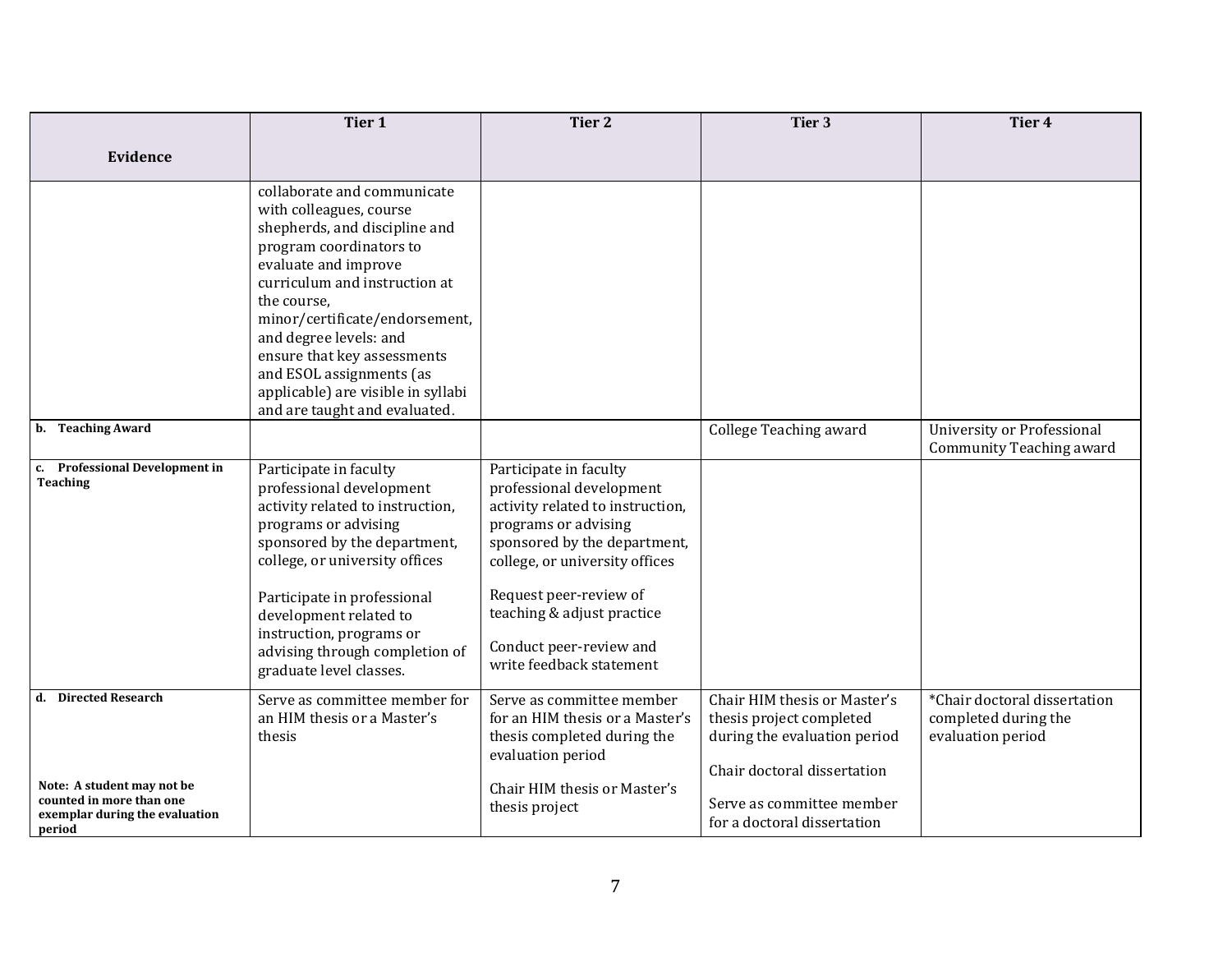|          | Tier 1 | Tier 2                                                   | Tier 3                                    | Tier 4 |
|----------|--------|----------------------------------------------------------|-------------------------------------------|--------|
| Evidence |        |                                                          |                                           |        |
|          |        | Serve as committee member<br>for a doctoral dissertation | completed during the<br>evaluation period |        |

• If faculty members serve as co-chair with each chair receiving equal credit, reduce tier level by 1

| Program, Discipline Area, &<br>е.<br><b>Course Coordination</b><br><b>Advising and Student</b><br><b>Recruitment and Support</b><br>g. Other (as negotiated with | Advise students admitted to a<br>program.<br>Mentor students in need of<br>additional support<br>Assist students outside of class<br>time and office hours (e.g.,<br>organizes special projects,<br>tutoring sessions) | Develop and implement<br>strategies to recruit or retain<br>students<br>Mentor students for<br>professional achievement and<br>recognition | Perform the tasks of Course<br>Shepherd, completing all tasks<br>in a timely fashion and<br>keeping all program<br>documents current<br>Perform the tasks of Discipline<br>Area Coordinator, completing<br>all tasks in a timely fashion<br>and keeping all program<br>documents current.<br>Develop and implement<br>strategies to recruit or to a<br>new program | Perform the tasks of Program<br>Coordinator, completing all<br>tasks in a timely fashion and<br>keeping all program<br>documents current<br>Perform the tasks of Discipline<br>Area Coordinator, completing<br>all tasks in a timely fashion<br>and keeping all program<br>documents current. |
|------------------------------------------------------------------------------------------------------------------------------------------------------------------|------------------------------------------------------------------------------------------------------------------------------------------------------------------------------------------------------------------------|--------------------------------------------------------------------------------------------------------------------------------------------|--------------------------------------------------------------------------------------------------------------------------------------------------------------------------------------------------------------------------------------------------------------------------------------------------------------------------------------------------------------------|-----------------------------------------------------------------------------------------------------------------------------------------------------------------------------------------------------------------------------------------------------------------------------------------------|
| Director)                                                                                                                                                        |                                                                                                                                                                                                                        |                                                                                                                                            |                                                                                                                                                                                                                                                                                                                                                                    |                                                                                                                                                                                                                                                                                               |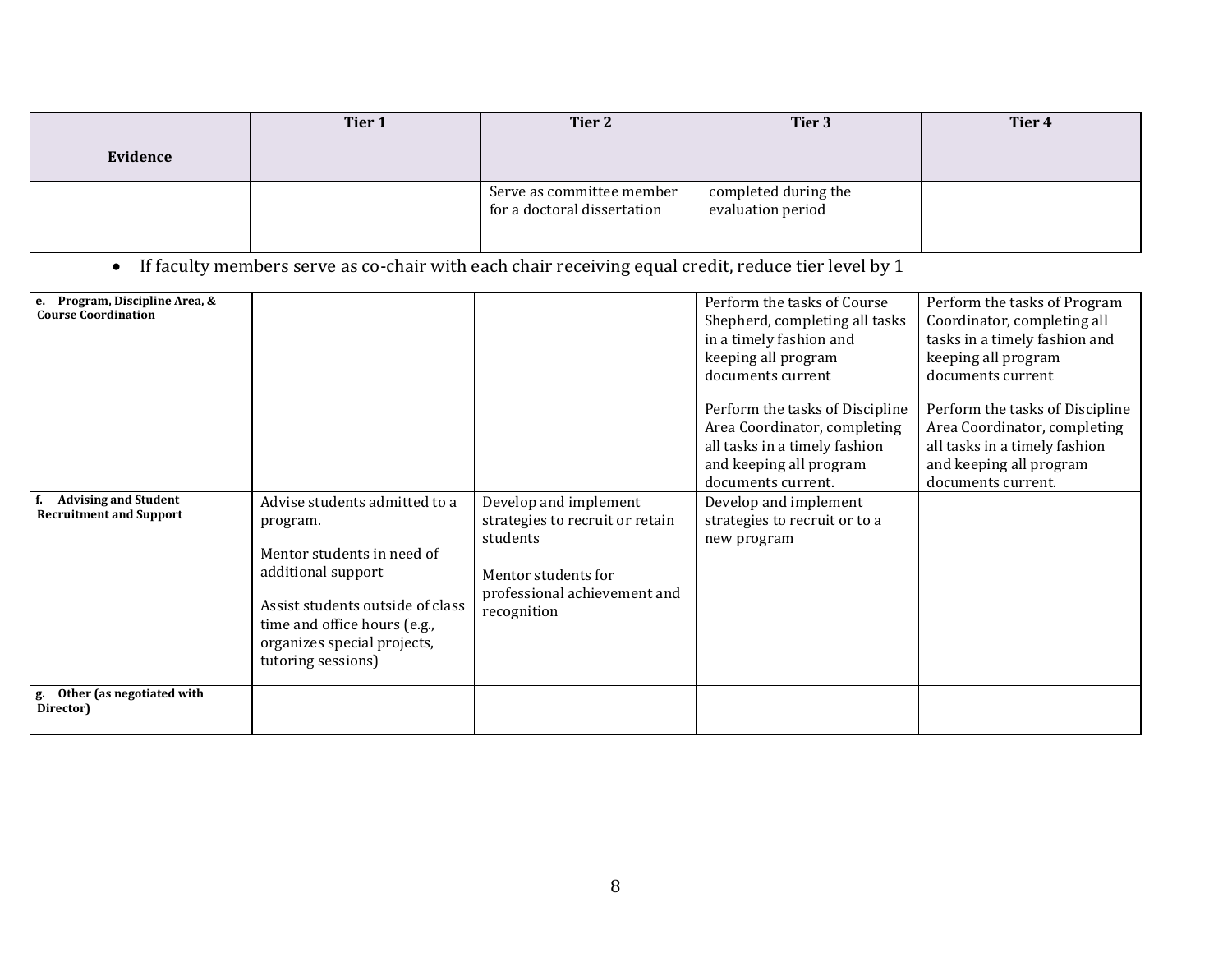# **Addendum to Teaching Exemplars**

# **(Expectations for Satisfactory Rating or Better for those Faculty Members Assigned Leadership Roles)**

Course Shepherds are expected to:

- participate in the development and maintenance of key assessments
- maintain and update generic syllabi and ensure that all instructors, adjuncts, and graduate teaching assistants include all course essentials from the generic syllabi in their individual syllabi
- orient new instructors to the course and mentor them during their first semester teaching
- update the course periodically for currency of content as well as for changing requirements in certification/accreditation
- collaborate and communicate with colleagues and discipline and program coordinators to evaluate and improve curriculum and instruction at the course, minor/certificate/endorsement, and degree levels
- assist in maintaining the currency and accuracy of curriculum and assessment maps and other accountability matrices

Discipline Coordinators are expected to:

- participate in discipline level institutional effectiveness assessment
- provide data and other information required for accreditation and accountability reports, exhibits, etc.
- participate in the development and maintenance of key program and unit-level assessments
- assist in maintaining the currency and accuracy of curriculum and assessment maps and other accountability matrices
- assist in the development of program approval folios

Program Coordinators are expected to:

- participate in program level institutional effectiveness assessment
- provide data and other information required for accreditation and accountability reports, exhibits, etc.
- participate in the development and maintenance of key program and unit-level assessments
- assist in maintaining the currency and accuracy of curriculum and assessment maps and other accountability matrices
- assist in the development of program approval folios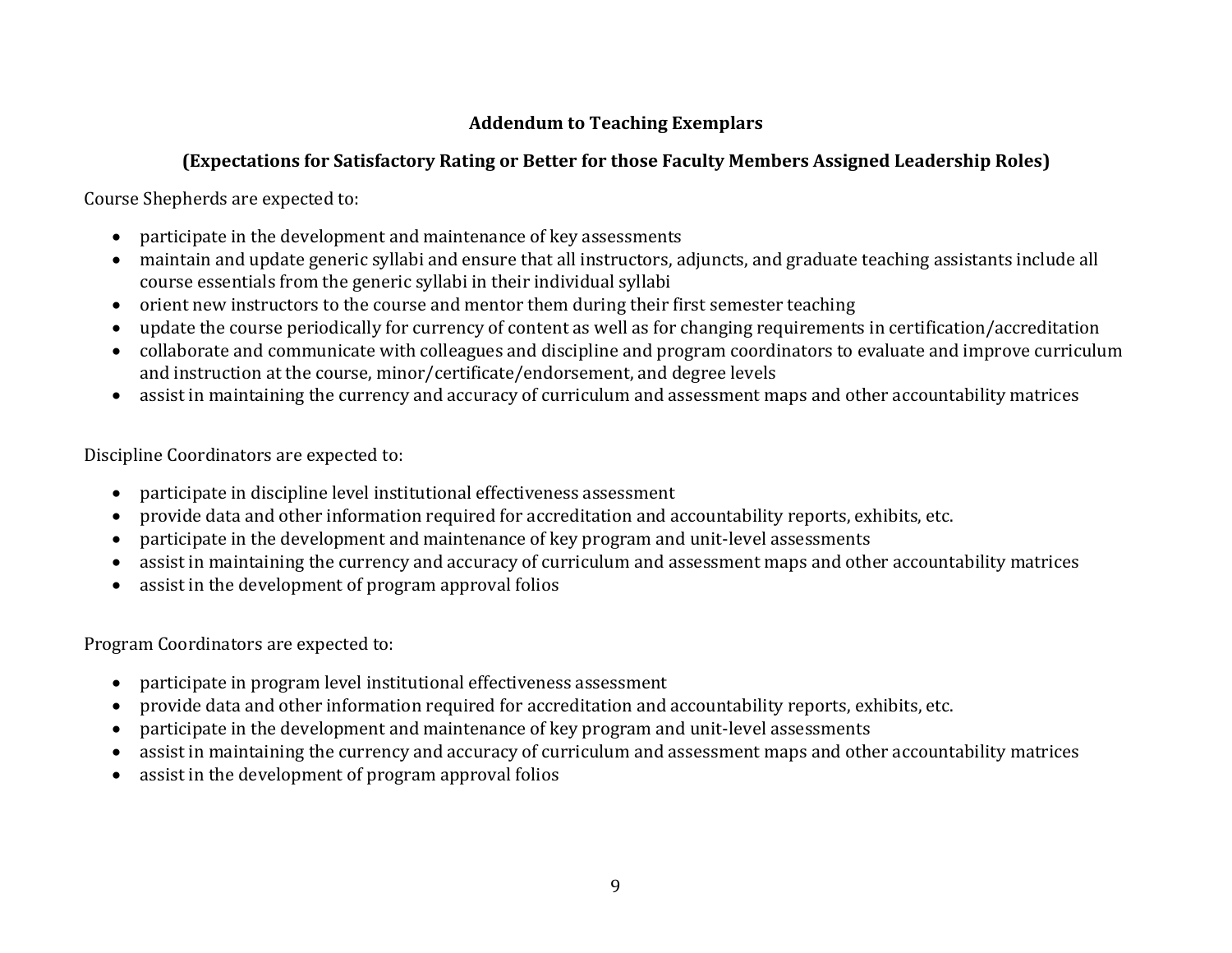### **RESEARCH EFFECTIVENESS**

### **Research includes traditional research inquiry, field-based inquiry, historical and policy analyses, and other systematic reviews of knowledge. It encompasses research, scholarship, and creative works.**

### **EVALUATION SCHEMA:**

Evaluation in the area of Research (and Scholarship and Creative Works) will include a review of the scholarly activities, sponsored research, recognition, and contributions (see above descriptions) that the faculty member has undertaken during the evaluation period. Faculty with higher percent research assignments through buy-outs or other agreements will be evaluated accordingly. Evaluation rubrics for each Percent-of-effort option are found at the end of this document.

### **Interpreting the Research Effectiveness Exemplars**:

- 1. Faculty may include multiple occurrences of the same exemplar (e.g., submit 2 scholarly research-based manuscripts = 2 Tier 2 exemplars  $=$  4 points). No double-counting is permitted, however.
- 2. Duplication of some exemplars across tiers reflects level of scholarship. For example, a detailed report of research published in a peerreviewed National/International publication is a Tier 4 exemplar while a less scholarly article outlining suggested teaching activities published in a peer-reviewed National/International publication is a Tier 3 exemplar. Final Tier assignment will be approved by the Director.
- 3. Receipt of travel funds and/or faculty development funds does not constitute receipt of a grant as defined in this document.
- 4. The evaluation period for research may extend beyond one academic year as appropriate (e.g., implementation of a multi-year external grant).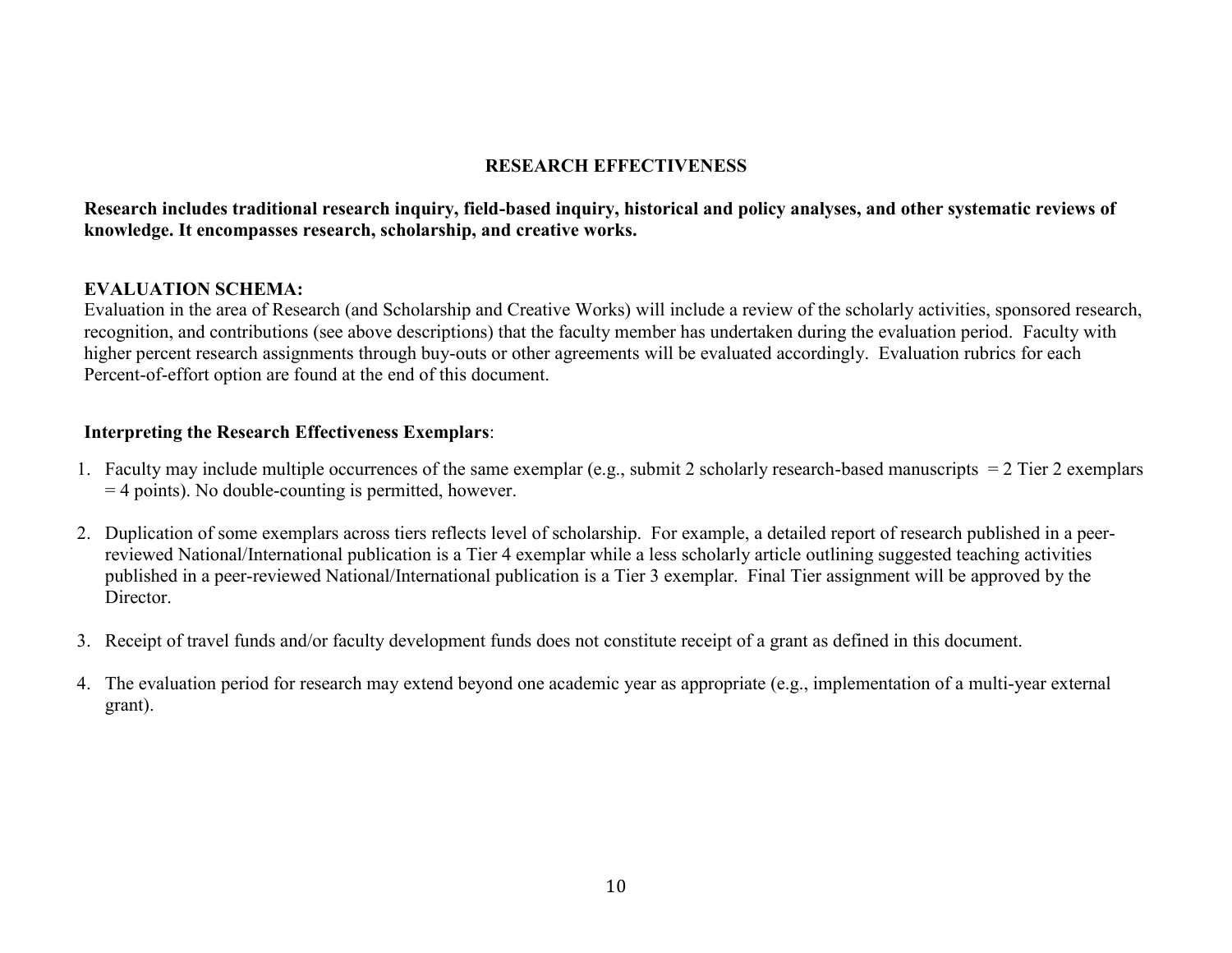|                           | Tier 1                                                                                               | Tier <sub>2</sub>                                                                                                                                                                                                                                                                                                                | Tier 3                                                                                                                                                                                                                                                                                                                                                                                                                                                  | Tier 4                                                                                                                                                                                                                              |
|---------------------------|------------------------------------------------------------------------------------------------------|----------------------------------------------------------------------------------------------------------------------------------------------------------------------------------------------------------------------------------------------------------------------------------------------------------------------------------|---------------------------------------------------------------------------------------------------------------------------------------------------------------------------------------------------------------------------------------------------------------------------------------------------------------------------------------------------------------------------------------------------------------------------------------------------------|-------------------------------------------------------------------------------------------------------------------------------------------------------------------------------------------------------------------------------------|
| Evidence                  |                                                                                                      |                                                                                                                                                                                                                                                                                                                                  |                                                                                                                                                                                                                                                                                                                                                                                                                                                         |                                                                                                                                                                                                                                     |
| Journal articles<br>а.    | Non-Peer-Reviewed article<br>published (or accepted for<br>publication) in state/regional<br>journal | Non-Peer-Reviewed article<br>published (or accepted for<br>publication) in<br>national/international journal<br>Peer-Reviewed article<br>published (or accepted for<br>publication) in state/regional<br>referred journal<br>Invited article published (or<br>accepted for publication) in<br>state/regional refereed<br>journal | Peer-Reviewed article<br>published (or accepted for<br>publication) in state/regional<br>referred journal<br>Peer-Reviewed article<br>published (or accepted for<br>publication) in<br>national/international<br>referred journal<br>Invited article published (or<br>accepted for publication) in<br>state/regional refereed<br>journal<br>Invited article published (or<br>accepted for publication) in<br>national/international<br>refereed journal | Peer-Reviewed article<br>published (or accepted for<br>publication) in<br>national/international<br>referred journal<br>Invited article published (or<br>accepted for publication) in<br>national/international<br>refereed journal |
| <b>Book Chapter</b><br>b. |                                                                                                      | Chapter published (or in<br>press), state/regional and/or<br>less prominent publisher                                                                                                                                                                                                                                            | Chapter published (or in<br>press), state/regional and/or<br>less prominent publisher<br>Chapter published (or in<br>press), well-known<br>national/international and/or<br>prominent publisher                                                                                                                                                                                                                                                         | Chapter published (or in<br>press), well-known<br>national/international and/or<br>prominent publisher                                                                                                                              |

# **Research Effectiveness Exemplars**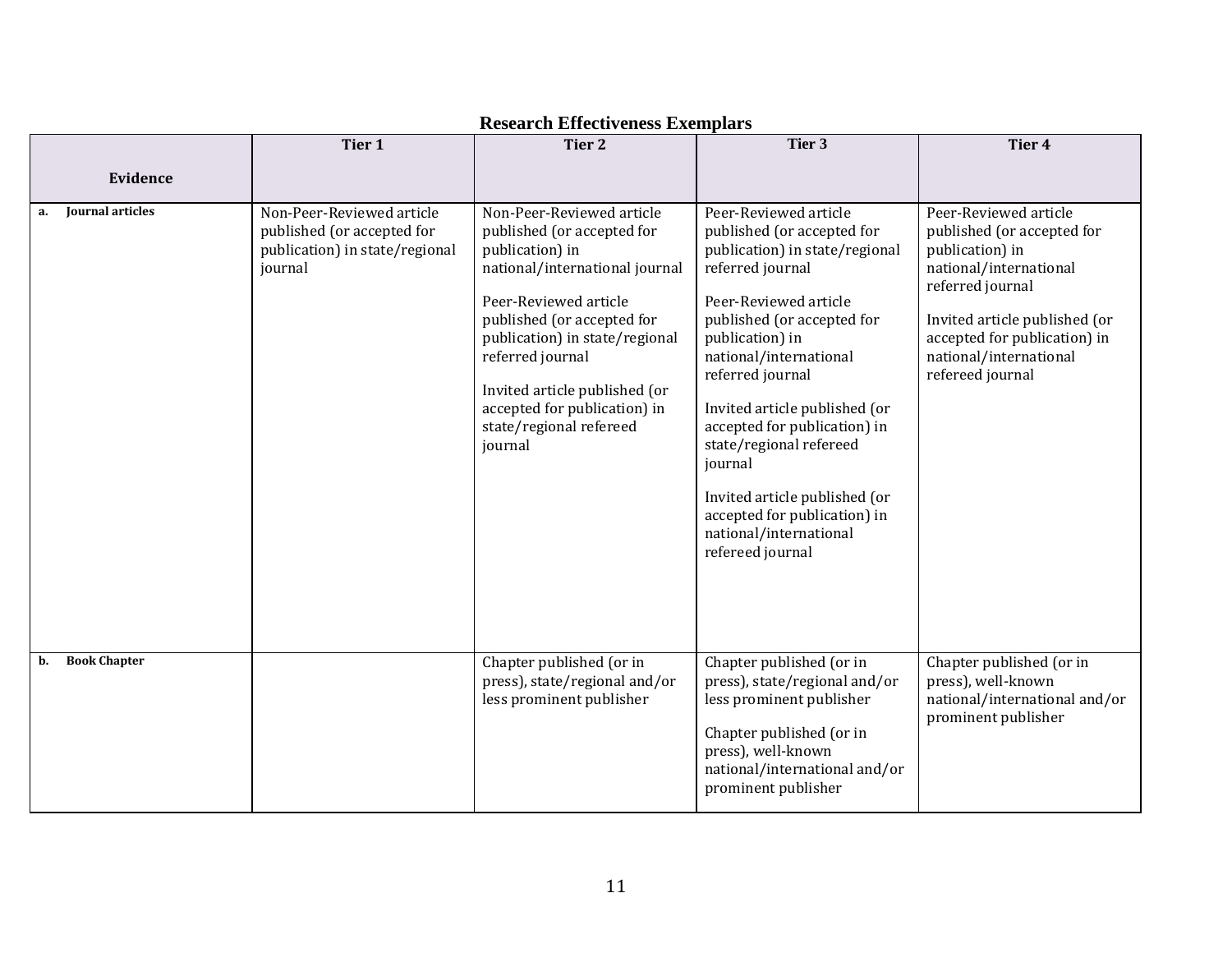|    |                               | Tier 1                                                                                                                                                                                              | Tier <sub>2</sub>                                                                                                                                                                                  | Tier 3                                                                                                                                                                                                                                                                          | Tier <sub>4</sub>                                                                                                                                                                                                                                                                         |
|----|-------------------------------|-----------------------------------------------------------------------------------------------------------------------------------------------------------------------------------------------------|----------------------------------------------------------------------------------------------------------------------------------------------------------------------------------------------------|---------------------------------------------------------------------------------------------------------------------------------------------------------------------------------------------------------------------------------------------------------------------------------|-------------------------------------------------------------------------------------------------------------------------------------------------------------------------------------------------------------------------------------------------------------------------------------------|
|    | Evidence                      |                                                                                                                                                                                                     |                                                                                                                                                                                                    |                                                                                                                                                                                                                                                                                 |                                                                                                                                                                                                                                                                                           |
| c. | <b>Book</b>                   |                                                                                                                                                                                                     | Edited book published (or in<br>press), state/regional and/or<br>less prominent publisher                                                                                                          | Edited book published (or in<br>press), state/regional and/or<br>less prominent publisher<br>Book published (or in press),<br>state/regional and/or less<br>prominent publisher<br>Edited book published (or in<br>press), national/international<br>and/or prominent publisher | Edited book published (or in<br>press), national/international<br>and/or prominent publisher<br>Book published (or in press),<br>state/regional and/or less<br>prominent publisher<br>Book published (or in press),<br>well known<br>National/International and/or<br>prominent publisher |
| d. | Manuscript                    | Submitted                                                                                                                                                                                           | Submitted                                                                                                                                                                                          | Submitted                                                                                                                                                                                                                                                                       |                                                                                                                                                                                                                                                                                           |
| e. | <b>Conference Proceedings</b> | Published article in conference<br>proceeding                                                                                                                                                       |                                                                                                                                                                                                    |                                                                                                                                                                                                                                                                                 |                                                                                                                                                                                                                                                                                           |
| f. | Monograph                     | Published article in a<br>monograph                                                                                                                                                                 | Published article in a<br>monograph                                                                                                                                                                | Published article in a<br>monograph                                                                                                                                                                                                                                             |                                                                                                                                                                                                                                                                                           |
| g. | <b>Scholarly Conference</b>   | Attendance at state/regional<br>level<br>Peer-reviewed panel<br>discussant/chair at<br>state/regional level<br>Peer-reviewed<br>roundtable/poster session<br>participant at state/regional<br>level | Attendance at<br>National/International level<br>Peer reviewed presentation or<br>juried exhibition at<br>state/regional level<br>Invited presentation or<br>exhibition at state/regional<br>level | Peer reviewed presentation or<br>juried exhibition at<br>state/regional level<br>Peer reviewed presentation or<br>juried exhibition at<br>national/international level<br>Invited presentation or<br>exhibition at state/regional<br>level                                      | Peer reviewed presentation or<br>juried exhibition at<br>national/international level<br>Invited presentation or<br>exhibition at<br>national/international level<br>Invited keynote address at<br>national/international level<br>conference or exhibition                               |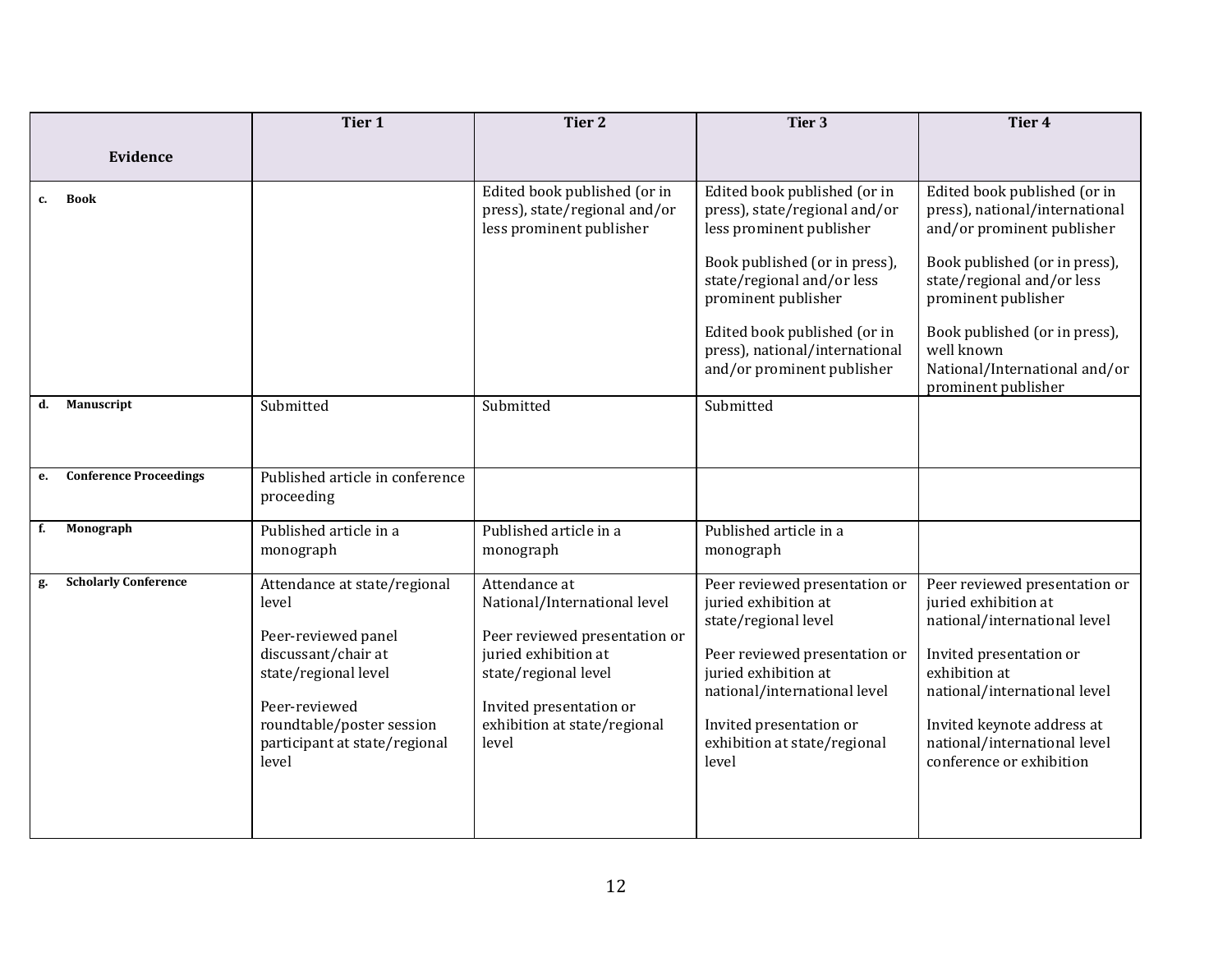|                                            | Tier 1                                                                                                             | <b>Tier 2</b>                                                                                                                                                                                                                                                                                                                                                                                                              | Tier 3                                                                                                                                                                                                                                                                                                                                                                                                                             | Tier 4                                      |
|--------------------------------------------|--------------------------------------------------------------------------------------------------------------------|----------------------------------------------------------------------------------------------------------------------------------------------------------------------------------------------------------------------------------------------------------------------------------------------------------------------------------------------------------------------------------------------------------------------------|------------------------------------------------------------------------------------------------------------------------------------------------------------------------------------------------------------------------------------------------------------------------------------------------------------------------------------------------------------------------------------------------------------------------------------|---------------------------------------------|
| Evidence                                   |                                                                                                                    |                                                                                                                                                                                                                                                                                                                                                                                                                            |                                                                                                                                                                                                                                                                                                                                                                                                                                    |                                             |
| <b>Scholarly Conference (Con't.)</b><br>h. |                                                                                                                    | Peer-reviewed panel<br>discussant/chair at<br>state/regional level<br>Peer-reviewed panel<br>discussant/chair at<br>national/international level<br>Peer-reviewed<br>roundtable/poster session<br>participant at state/regional<br>level<br>Peer-reviewed<br>roundtable/poster session<br>participant at<br>national/international level<br>Invited keynote address at<br>state/regional level<br>conference or exhibition | Invited presentation or<br>exhibition at<br>national/international level<br>Peer-reviewed panel<br>discussant/chair at<br>national/international level<br>Peer-reviewed<br>roundtable/poster session<br>participant at<br>national/international level<br>Invited keynote address at<br>state/regional level<br>conference or exhibition<br>Invited keynote address at<br>national/international level<br>conference or exhibition |                                             |
| Grants<br>i.                               | PI or Co-PI on submitted<br>proposal for internal grant<br>PI or Co-PI on submitted<br>proposal for external grant | PI or Co-PI on submitted<br>proposal for external grant<br>PI or Co-PI on funded internal<br>grant<br>Co-PI on funded external grant<br>(under \$1m)                                                                                                                                                                                                                                                                       | PI on funded external grant<br>(under \$1m)<br>Co-PI on funded external grant<br>(over \$1m)                                                                                                                                                                                                                                                                                                                                       | PI on funded external grant<br>(over \$1m)  |
| Editorial<br>j.                            | Editorial board member of<br>state/regional journal<br>Guest editor of state/regional<br>journal                   | Editor of state/regional<br>journal<br>Editorial board member of<br>state/regional journal                                                                                                                                                                                                                                                                                                                                 | Editor of state/regional<br>journal<br>Editor of<br>national/international journal                                                                                                                                                                                                                                                                                                                                                 | Editor of<br>national/international journal |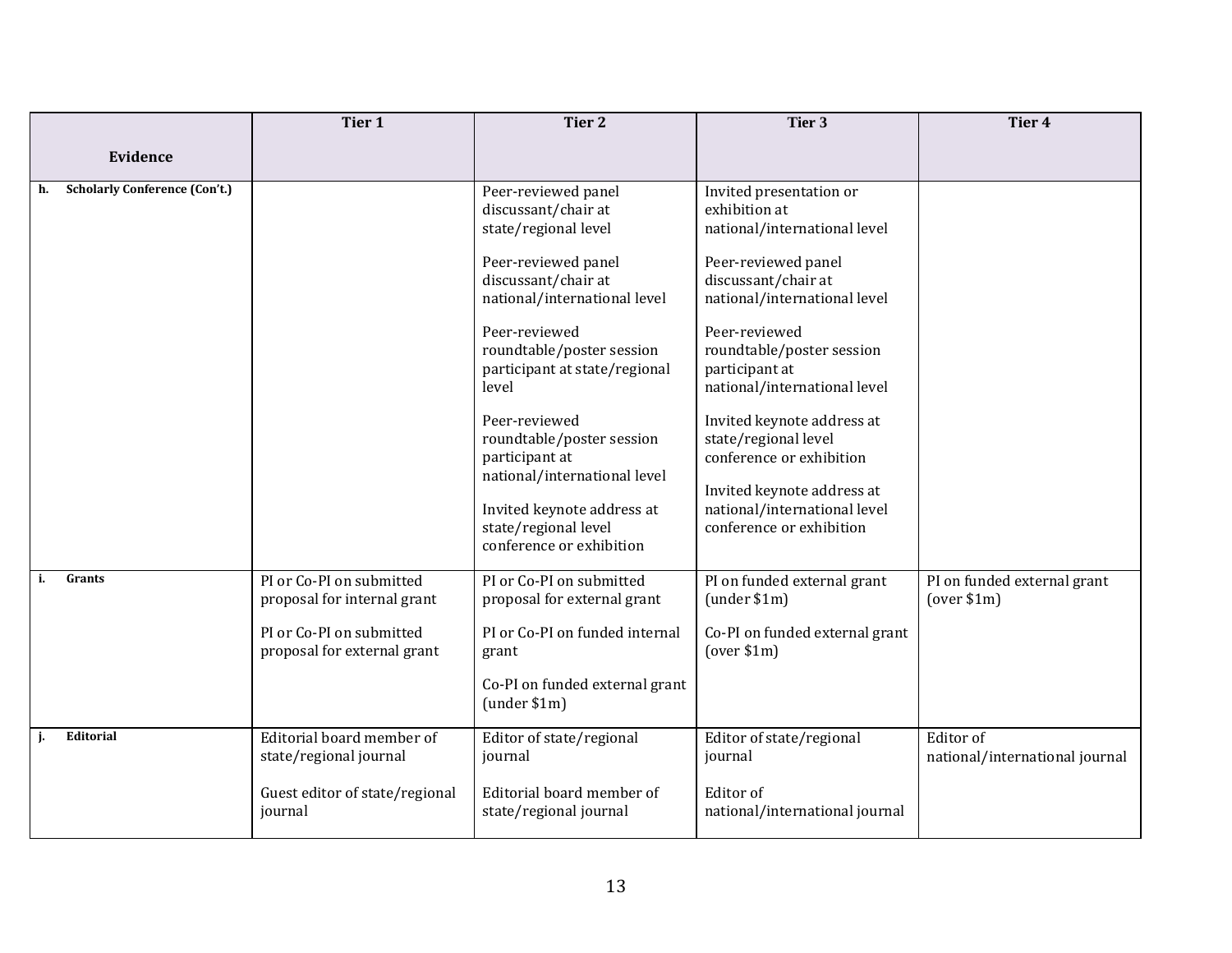|                                              | Tier 1                                                                                                                                                                    | Tier 2                                                                                                                                                                                                                                                                          | Tier 3                                                                                                                                                                        | Tier <sub>4</sub>                                |
|----------------------------------------------|---------------------------------------------------------------------------------------------------------------------------------------------------------------------------|---------------------------------------------------------------------------------------------------------------------------------------------------------------------------------------------------------------------------------------------------------------------------------|-------------------------------------------------------------------------------------------------------------------------------------------------------------------------------|--------------------------------------------------|
| Evidence                                     |                                                                                                                                                                           |                                                                                                                                                                                                                                                                                 |                                                                                                                                                                               |                                                  |
| Editorial (con't.)                           | Manuscript reviewer for<br>state/regional journal                                                                                                                         | Editorial board member of<br>national/international journal<br>Guest editor of state/regional<br>journal<br>Manuscript reviewer for<br>state/regional journal<br>Guest editor of<br>national/international journal<br>Manuscript reviewer for<br>national/international journal | Editorial board member of<br>national/international journal<br>Guest editor of<br>national/international journal<br>Manuscript reviewer for<br>national/international journal |                                                  |
| <b>Research Awards</b><br>k.                 |                                                                                                                                                                           |                                                                                                                                                                                                                                                                                 | Local/state/regional award<br>College award                                                                                                                                   | National/international award<br>University award |
| <b>Creative activities</b>                   | Creative activities with direct<br>relationship to field of<br>expertise and beyond normal<br>scope of teaching expectations<br>Unfunded research project<br>(e.g., SoTL) | Creative activities with direct<br>relationship to field of<br>expertise and beyond normal<br>scope of teaching expectations<br>Unfunded research project<br>(e.g., SoTL)                                                                                                       | Creative activities with direct<br>relationship to field of<br>expertise and beyond normal<br>scope of teaching expectations                                                  |                                                  |
| Other (as negotiated with<br>m.<br>Director) |                                                                                                                                                                           |                                                                                                                                                                                                                                                                                 |                                                                                                                                                                               |                                                  |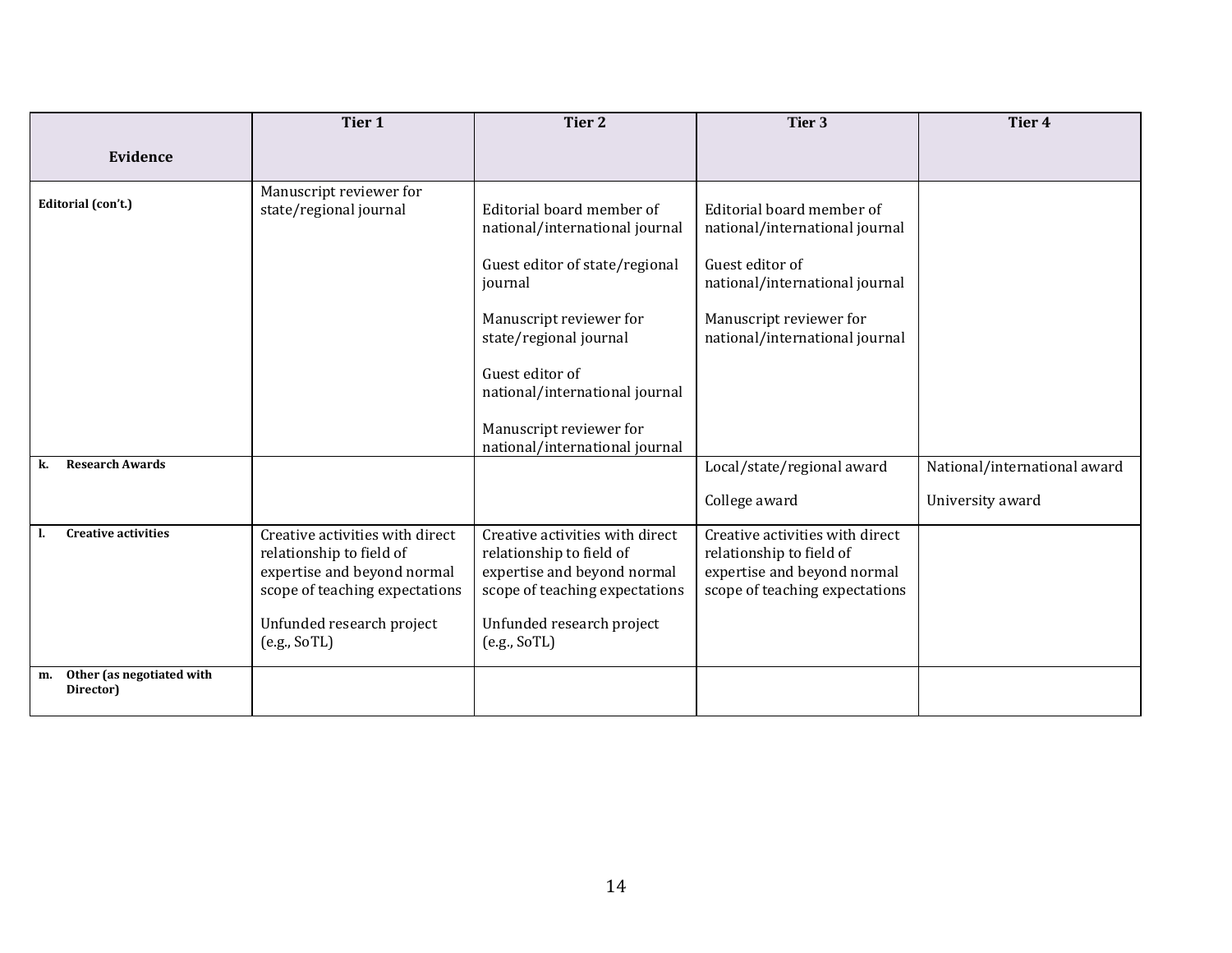#### **PROFESSIONAL AND COMMUNITY SERVICE EFFECTIVENESS**

**Effective teacher educators are responsible to a variety of learning communities beyond their university classrooms. As expert teachers, they influence educational policy at all levels. They willingly share their expertise with pre-service and in-service teachers in school and conference settings, serve with members of local, state and national communities on boards affecting education policies and practices, and work in professional organizations for the improvement of education worldwide. In addition, they provide professional and community service to the University, the College of Education and Human Performance, and the School of Teaching, Learning and Leadership.** 

#### **EVALUATION SCHEMA:**

Evaluation in the area of Professional and Community Service will include a review of the service activities, recognition, and contributions that the faculty member makes to the university, college, school, profession, and local, state, regional, national and international communities. Typically consultations or other activities for which the faculty member receives payment should not be counted toward productivity in this area. Faculty with higher percent service assignments will be evaluated accordingly. Evaluation rubrics for each Percent-of-effort Option are found at the end of this document.

### **Interpreting the Professional and Community Service Effectiveness Exemplars**:

- 1. Faculty may include multiple occurrences of the same exemplar (e.g., volunteer in the schools 3 times = 3 Tier 1 exemplars = 3 points). May not count any occurrence more than once.
- 2. Duplication of some exemplars across tiers reflects varying levels of involvement. For example, serving as conference chair for a 50 member local organization is a Tier 1 activity while chairing a conference for a 500 member local organization is in Tier 2; serving on a University committee that meets infrequently is a Tier 1 exemplar while serving on the University Personnel Committee is a Tier 2 or Tier 3 exemplar, depending upon the number of portfolios evaluated. Final tier assignment will be approved by the Director.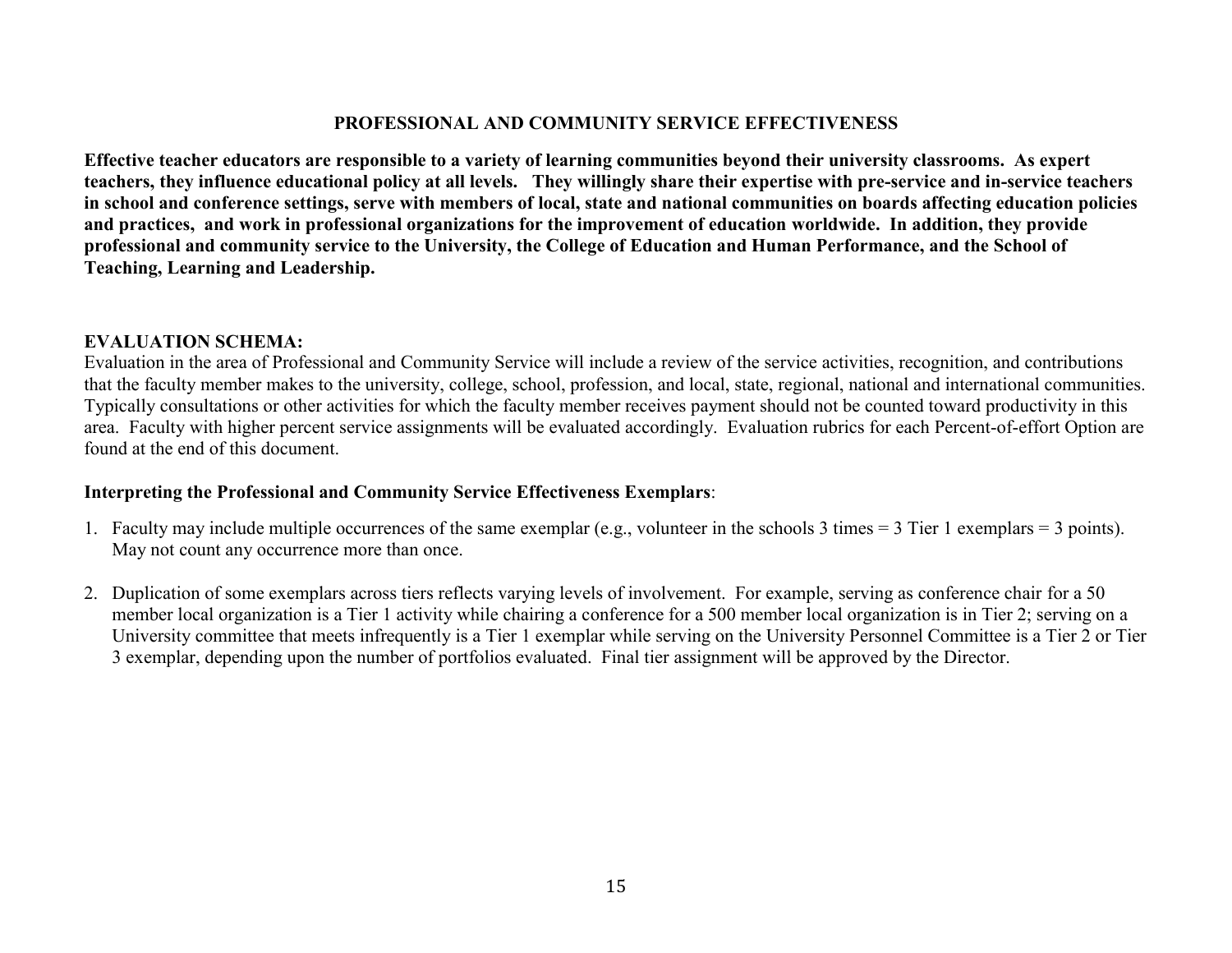### **All members of the College of Education and Human Performance as well as the School of Teaching, Learning and Leadership community are expected to consistently participate in faculty meetings at both the College and School levels as well as support various functions supported by the University/College/School.**

Examples of functions include (but are not limited to) attendance and the following functions:

- Commencement (at least one per year)
- Founders Day
- UCF Book Festival
- H.A.P.P.Y. Hour Student Showcase
- College Appreciation Breakfast
- Diversity Breakfast
- CED meeting with the President and Provost
- UCF Open House presentation
- International Education Week Breakfast
- Literacy Symposium
- TJEEI Leadership Summit
- Read for the Record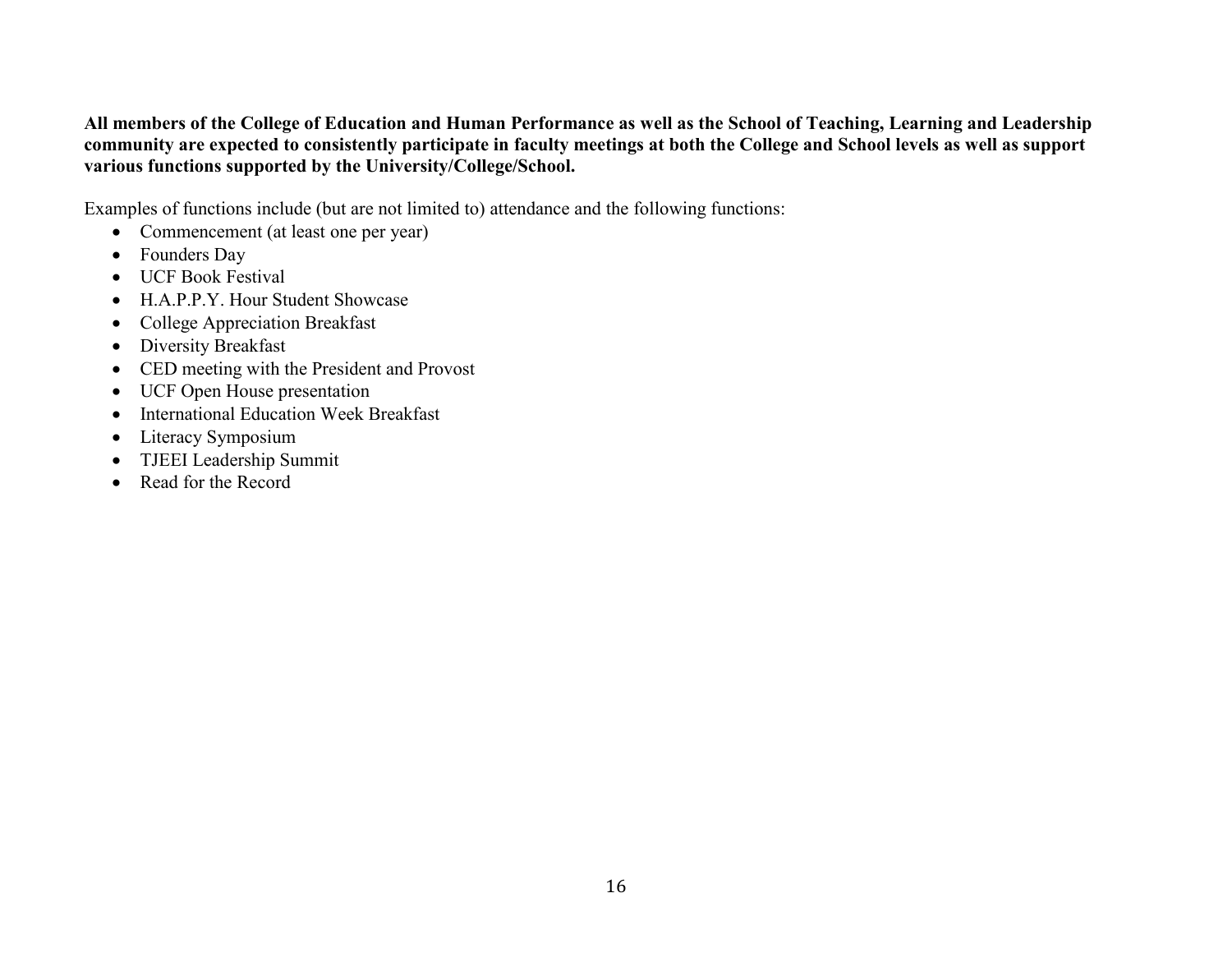# **Effectiveness in Professional and Community Service Exemplars**

|    | Evidence                                                | Tier 1                                                                                                                                                                                                                                                                                                | Tier 2                                                                                                                                                                                                                                                                                                                                                                                                    | Tier 3                                                                                                                                                                                                                                              | Tier 4                                                                          |
|----|---------------------------------------------------------|-------------------------------------------------------------------------------------------------------------------------------------------------------------------------------------------------------------------------------------------------------------------------------------------------------|-----------------------------------------------------------------------------------------------------------------------------------------------------------------------------------------------------------------------------------------------------------------------------------------------------------------------------------------------------------------------------------------------------------|-----------------------------------------------------------------------------------------------------------------------------------------------------------------------------------------------------------------------------------------------------|---------------------------------------------------------------------------------|
|    |                                                         | Committee member                                                                                                                                                                                                                                                                                      | Committee member                                                                                                                                                                                                                                                                                                                                                                                          | Committee chair                                                                                                                                                                                                                                     |                                                                                 |
| a. | Service to the University,<br><b>College and School</b> | Serve as an alternate who<br>attends meetings<br>Complies with State<br>Department of Education<br>Recency of Experience rule<br>Participates in accreditation<br>activities<br>Presenter at professional<br>development opportunity for<br><b>UCF</b> students<br>Advisor of student<br>organization | Committee chair<br>Presenter at professional<br>development opportunity for<br><b>UCF</b> faculty<br>Organizer/facilitator of<br>professional development<br>opportunity for UCF faculty<br>Presenter at professional<br>development opportunity for<br><b>UCF</b> students<br>Organizer/facilitator of<br>professional development<br>opportunity for UCF students<br>Advisor of student<br>organization | Presenter at professional<br>development opportunity for<br><b>UCF</b> faculty<br>Organizer of professional<br>development opportunity for<br><b>UCF</b> faculty<br>Organizer of professional<br>development opportunity for<br><b>UCF</b> students | Organizer of professional<br>development opportunity for<br><b>UCF</b> students |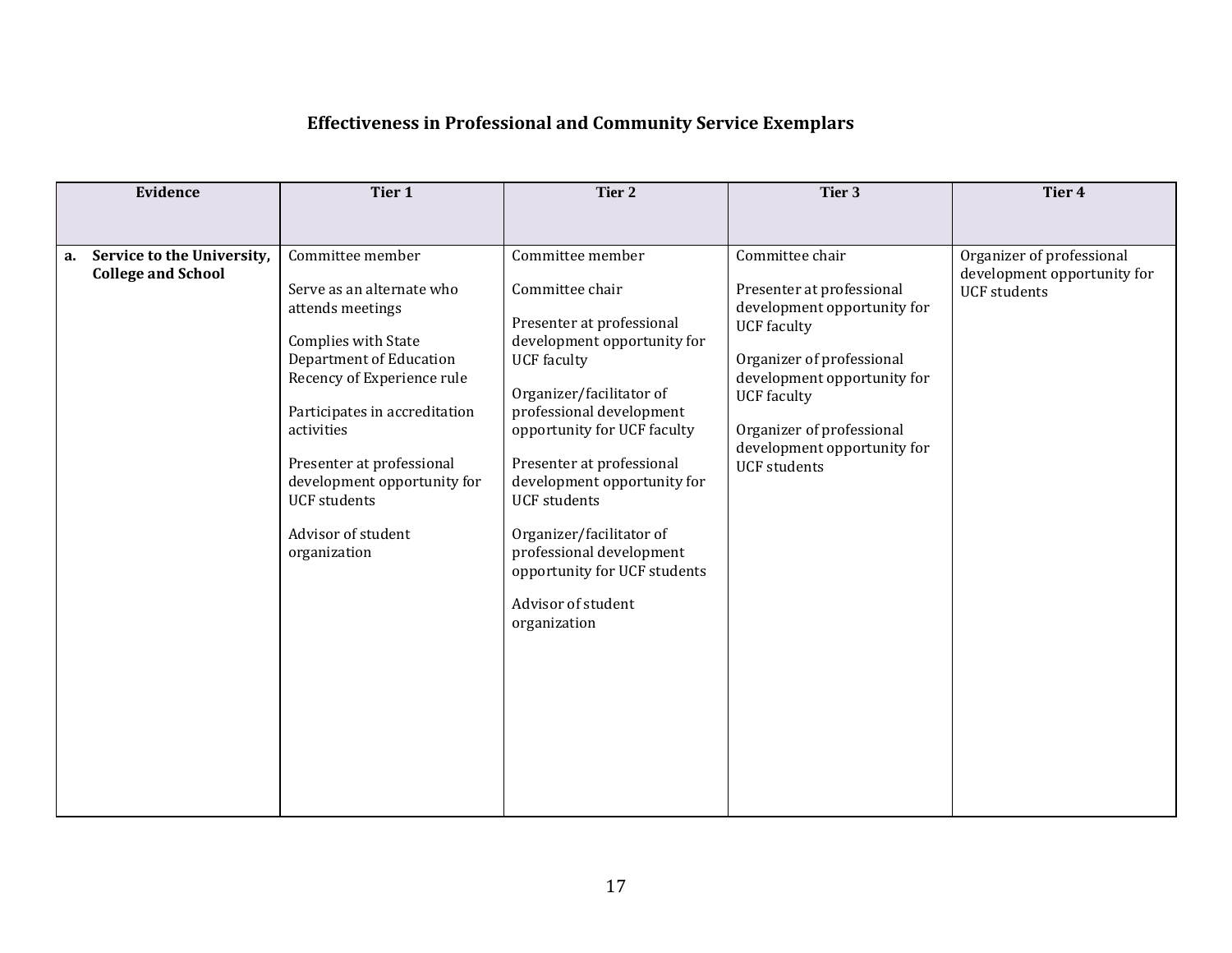| Evidence                                                                        | Tier 1                                                                                                                                                                                                                                                                                                                     | Tier 2                                                                                                                                                                                                                                                                                                                                                                                 | Tier 3                                                                                                                                                                                                                                                                                                                                      | Tier 4                                                                                                                                                                                                                                                                                                                                                                              |
|---------------------------------------------------------------------------------|----------------------------------------------------------------------------------------------------------------------------------------------------------------------------------------------------------------------------------------------------------------------------------------------------------------------------|----------------------------------------------------------------------------------------------------------------------------------------------------------------------------------------------------------------------------------------------------------------------------------------------------------------------------------------------------------------------------------------|---------------------------------------------------------------------------------------------------------------------------------------------------------------------------------------------------------------------------------------------------------------------------------------------------------------------------------------------|-------------------------------------------------------------------------------------------------------------------------------------------------------------------------------------------------------------------------------------------------------------------------------------------------------------------------------------------------------------------------------------|
| Service to community<br>$\mathbf b$ .<br>consistent with field of<br>assignment | Serve on local School Advisory<br>Council (SAC)<br>Member of agency, community<br>or organization board related<br>to education<br>Presenter at Continuing<br><b>Education program</b><br>Consultant to local schools,<br>industry, business<br>organization, or commission<br>Volunteer in the schools (ex.,<br>Teach In) | Member of agency, community<br>or organization board related<br>to education<br>Leadership role on agency,<br>community or organization<br>board related to education<br><b>Presenter at Continuing</b><br><b>Education program</b><br><b>Organizer of Continuing</b><br><b>Education program</b><br>Consultant to state<br>schools, industry, business<br>organization, or commission | Member of agency, community<br>or organization board related<br>to education<br>Leadership role on agency,<br>community or organization<br>board related to education<br>Organizer of Continuing<br><b>Education program</b><br>Consultant to schools,<br>industry, business<br>organization, or commission in<br>other states or countries | Mentoring and leadership in<br>organization of<br>activities/programs that<br>impact students, faculty, and<br>staff<br>Leadership role on agency,<br>community or organization<br>board related to education<br>Organizer of Continuing<br><b>Education program</b><br>Consultant to schools,<br>industry, business<br>organization, or commission in<br>other states or countries |
| Service to the<br>c.<br>Profession:<br><b>Professional Organizations</b>        | Active member of local, state,<br>national/international<br>organization<br>Chair of local organization<br>division/committee<br>Conference program chair,<br>local organization<br>Conference chair, local<br>organization<br>Officer, local organization                                                                 | Chair of local organization<br>division/committee<br>Conference program chair,<br>local organization<br>Conference chair, local<br>organization<br>Officer, local organization<br>Chair of state organization<br>division/committee<br>Conference program chair,<br>state organization<br>Conference chair, state<br>organization                                                      | Chair of state organization<br>division/committee<br>Conference program chair,<br>state organization<br>Conference chair, state<br>organization<br>Officer, state organization<br>Chair of national/international<br>organization<br>division/committee<br>Conference program chair,<br>national/international<br>organization              | Chair of national/international<br>organization<br>division/committee<br>Conference program chair,<br>national/international<br>organization<br>Conference chair,<br>national/international<br>organization<br>Officer, national/international<br>organization                                                                                                                      |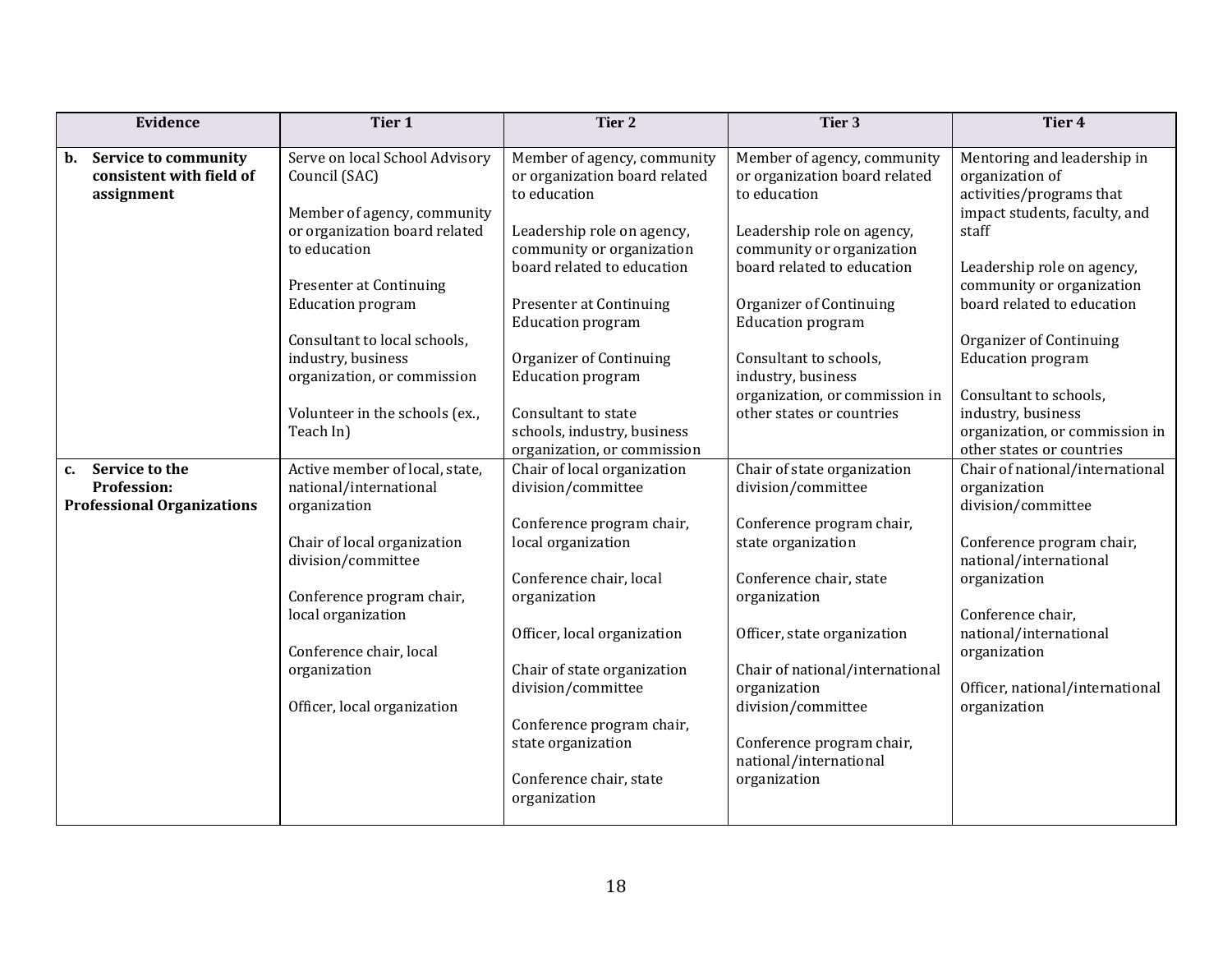|    | Service to the<br><b>Profession:</b><br><b>Professional Organizations</b><br>(con't.) |                                                                         | Officer, state organization                                             | Conference chair,<br>national/international<br>organization<br>Officer, national/international<br>organization |                                                  |
|----|---------------------------------------------------------------------------------------|-------------------------------------------------------------------------|-------------------------------------------------------------------------|----------------------------------------------------------------------------------------------------------------|--------------------------------------------------|
| d. | Service to the<br><b>Profession:</b><br><b>External Reviewer</b>                      | Participates in external<br>reviews for faculty promotion<br>and tenure | Participates in external<br>reviews for faculty promotion<br>and tenure | Participates in external<br>reviews for faculty promotion<br>and tenure                                        |                                                  |
| е. | <b>Service Award</b>                                                                  |                                                                         |                                                                         | Local/state/regional award<br>College award                                                                    | National/international award<br>University award |
|    | Other (as negotiated                                                                  |                                                                         |                                                                         |                                                                                                                |                                                  |
|    | with Director)                                                                        |                                                                         |                                                                         |                                                                                                                |                                                  |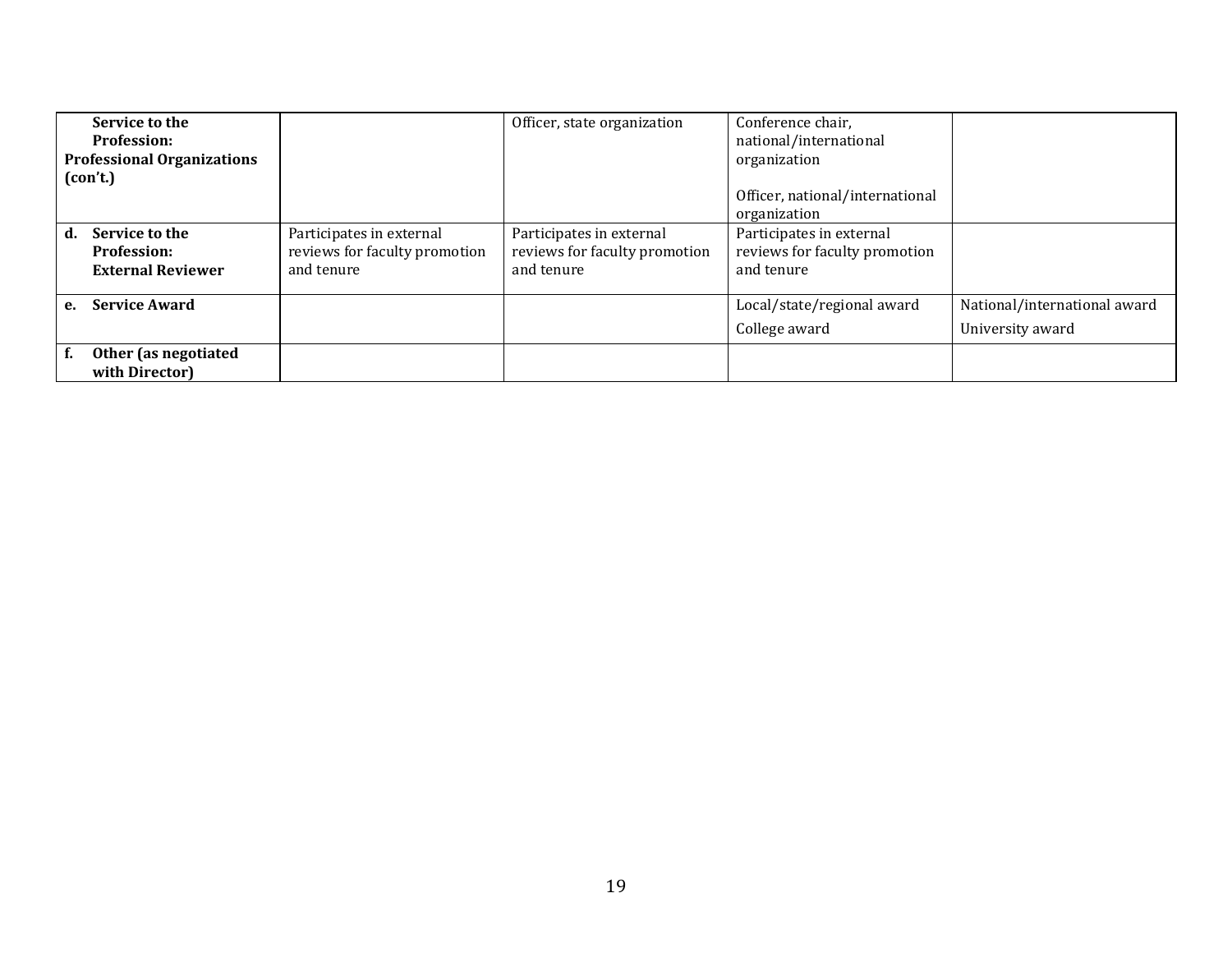### **EVALUATION RUBRICS BY OPTION**

The School of Teaching, Learning and Leadership faculty members will be evaluated based on the agreed upon percent-of-effort assigned in Teaching, Research, and Service as negotiated with the Director during goal setting. (see Percent-of-effort Options) as well as faculty rank (i.e., expectations typically increase with rank).

Evaluation in each category is based on the number and levels (tiers) of exemplars represented by the work of the faculty being evaluated. (Refer to Teaching Effective Exemplars, Teaching Effectiveness Addendum, Research Effectiveness Exemplars, and Professional and Community Service Exemplars.)

- The minimum number of different tiers reflects the expectation that faculty will demonstrate a breadth of experience in each category.
- Exceptions to the minimum number required may be negotiated with a Director prior to the end of the fall semester of the evaluation year.
	- o Example: An Associate Professor in Option 1 receives a book contract in August and the book is in press in April. The Associate Professor may negotiate with the Director to allow an Outstanding rating in Research if the other 3 points are from only one tier.
- Faculty may demonstrate depth of experience by highlighting multiple occurrences of the same exemplar (e.g., volunteer in the schools 3 times  $= 3$  Tier 1 exemplars  $= 3$  points)
- Points are earned according to the Tier in which an exemplar exists. Therefore, exemplars in Tier 1 are valued at 1 point each, while those in Tier 2 receive 2 points, those in Tier 3 receive 3 points, and those in Tier 4 receive 4 points.
- All criteria listed in a single cell of the rubric must be met in order to achieve the corresponding rating.
	- o Examples:
		- **Teaching rubrics include minimum average percent on SPI, minimum number of points, and minimum number of tiers.** All three must be met. An Associate Professor in Option 1 who earns at least 75% overall SPI and 8 points would achieve:
			- Outstanding if 3 tiers
			- Above Satisfactory if 2 tiers
			- Conditional if 1 tier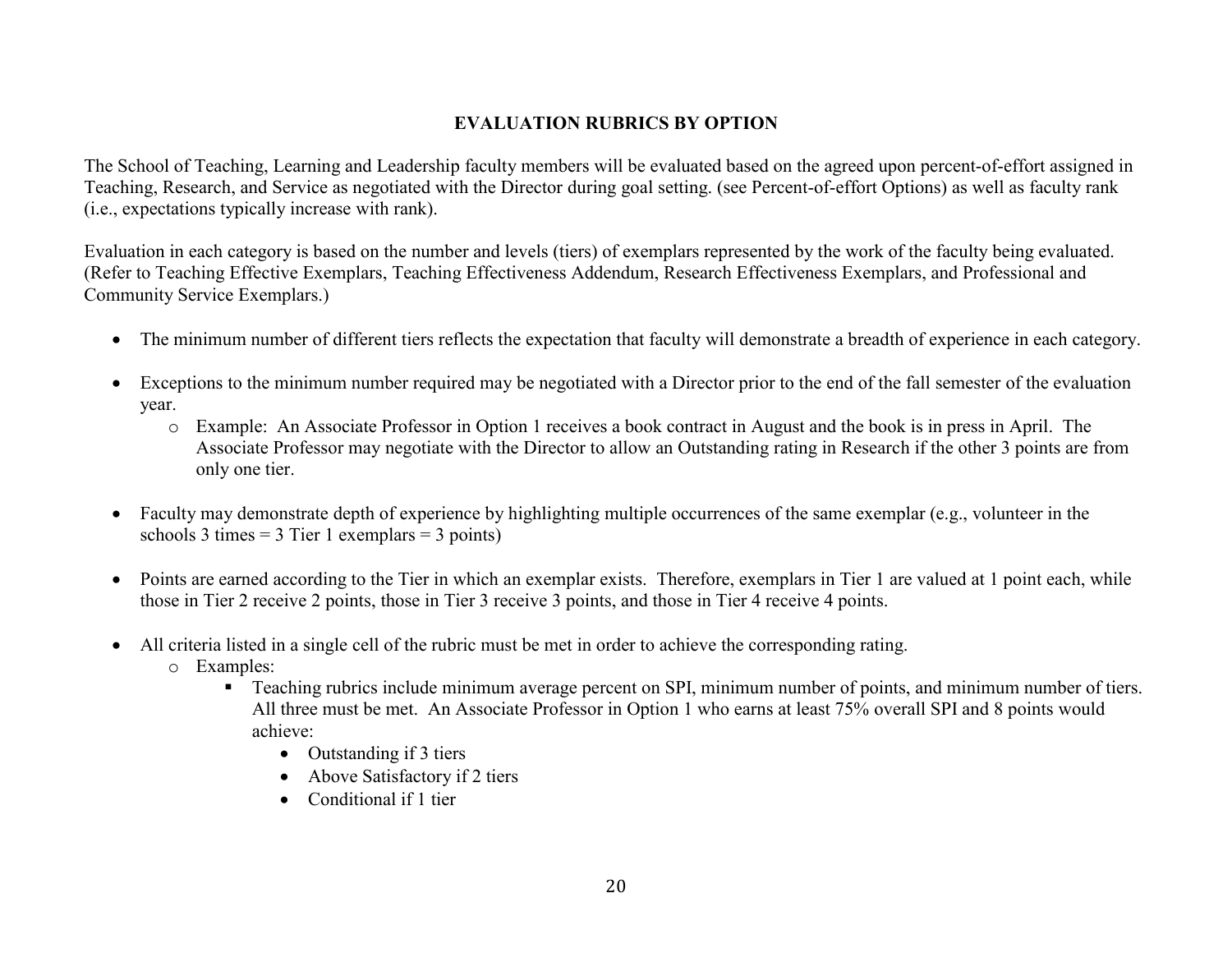- Research and Service rubrics typically include minimum points and minimum number of tiers. Both must be met. A Professor in Option 1 who earns 8 points in the research exemplars would achieve:
	- Outstanding if 3 or 4 tiers
	- Satisfactory if 2 tiers
	- Conditional if 1 tier
- These evaluation rubrics define expectations for in-unit faculty employed for the traditional academic year. The evaluation period as negotiated in the most recent *Collective Bargaining Agreement* is defined as the academic year plus the preceding summer, as appropriate. Activities completed during times when an employee is not being compensated by the university may be included for the appropriate evaluation period.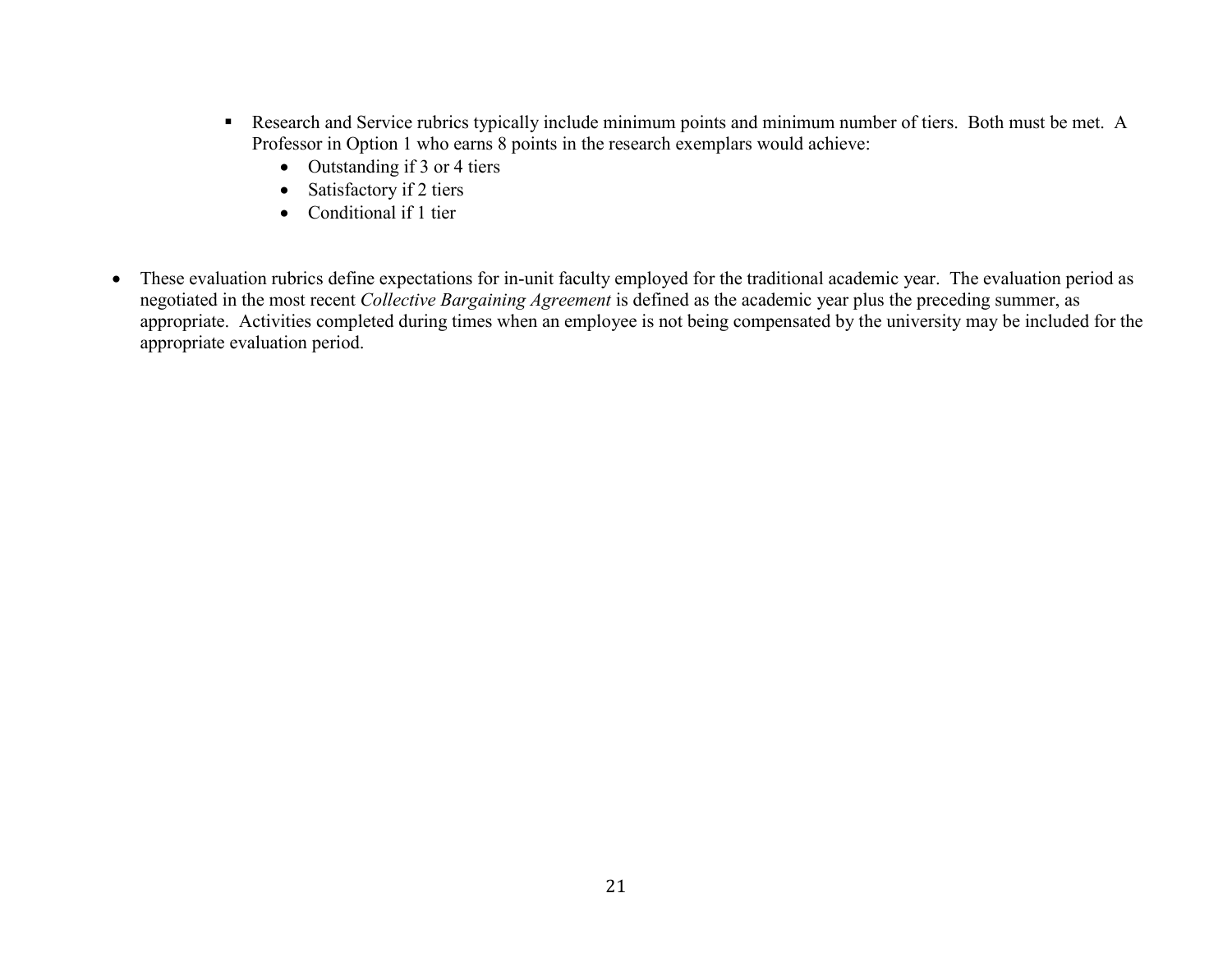#### Option 1 (70-25-5)

#### ASSISTANT PROFESSOR

|                    | Teaching $(70)$ *                                                                                  | Research (25)                         | Service (3)                           | Other $(2)$                                                                                                             |
|--------------------|----------------------------------------------------------------------------------------------------|---------------------------------------|---------------------------------------|-------------------------------------------------------------------------------------------------------------------------|
| Outstanding        | Ave. $75\%$ VG to E<br>in Overall teaching SPI<br>And<br>At least 6 points from 2 or<br>more tiers | At least 5 points<br>from 2 tiers     | At least 5 points<br>from 2 tiers     | Regular attendance<br>at faculty meetings;<br>And<br>Attend at least 1<br>commencement and<br>2 additional<br>functions |
| Above Satisfactory | Ave. 75% G to E in Overall<br>teaching SPI<br>And<br>5 points from only 2 tiers                    | 4 points from 2<br>tiers              | 4 points from 2<br>tiers              | Regular attendance<br>at faculty meetings;<br>And<br>Attend at least 1<br>commencement and<br>1 additional<br>function  |
| Satisfactory       | Ave. 60% G to E in Overall<br>teaching SPI<br>And<br>4 points from only 2 tiers                    | 3 points from 2<br>tiers              | 3 points from 2<br>tiers              | Regular attendance<br>at faculty meetings;<br>And<br>Attend 1<br>commencement                                           |
| Conditional        | Ave 50% G to E in Overall<br>teaching SPI<br>And<br>3 points                                       | At least 3 points<br>from only 1 tier | At least 3 points<br>from only 1 tier | Seldom attends<br>faculty meetings or<br>functions                                                                      |
| Unsatisfactory     | Ave. $\sqrt{50\% G}$ to E in Overall<br>teaching SPI<br>And<br>Fewer than 3 points                 | Fewer than 3<br>points                | Fewer than 3<br>points                | Never attends<br>faculty meetings or<br>functions                                                                       |

Tier 1 = 1 point Tier 2 = 2 points Tier 3 = 3 points Tier 4 = 4 points

\* The minimum percent requirement may be adjusted for special circumstances (e.g., last minute teaching assignment, unexpected class size, etc.) as negotiated with STLL Director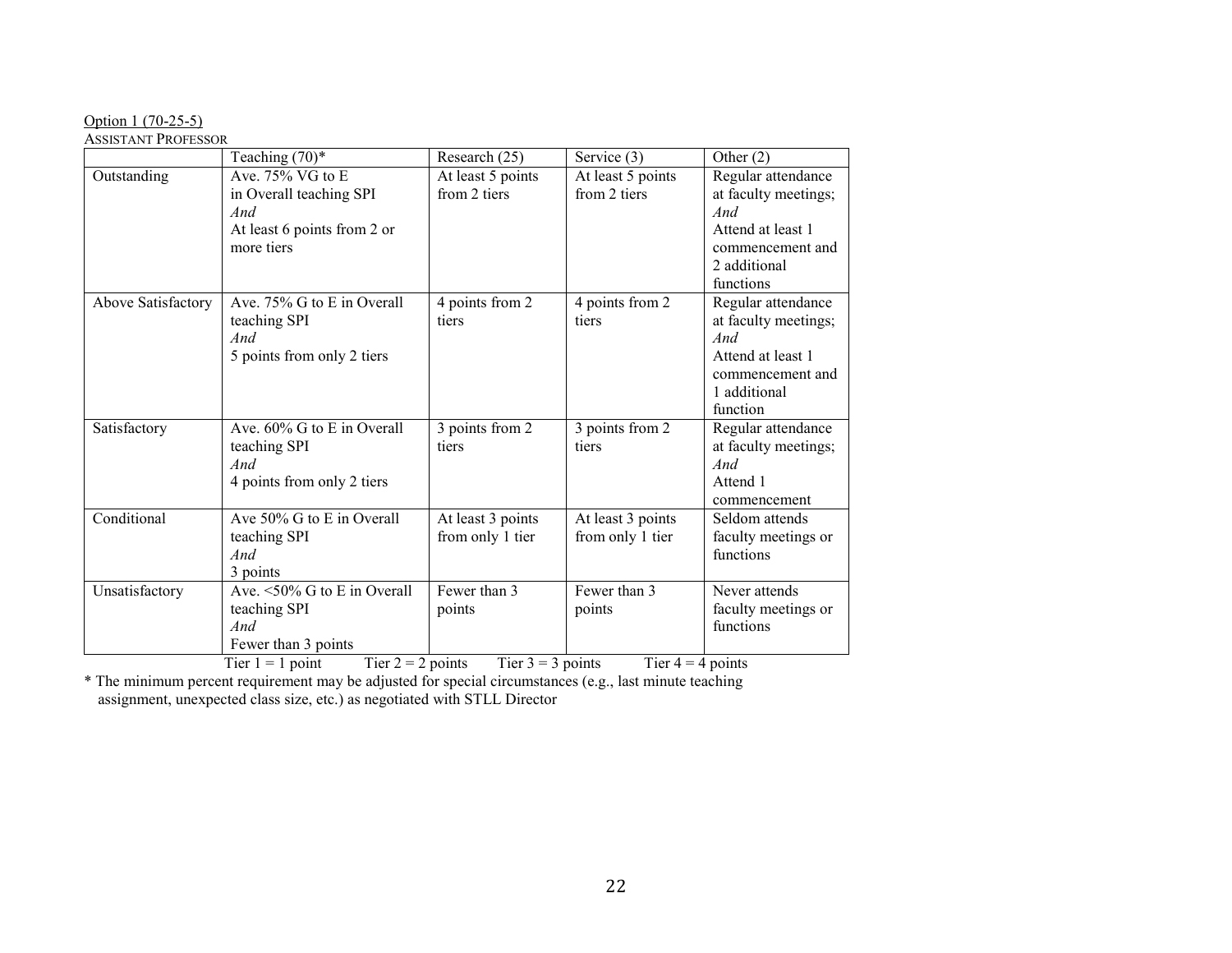#### Option 1 (70-25-5)

ASSOCIATE PROFESSOR

|                    | Teaching $(70)$ *                                                                               | Research (25)                                | Service (3)                                  | Other $(2)$                                                                                                             |
|--------------------|-------------------------------------------------------------------------------------------------|----------------------------------------------|----------------------------------------------|-------------------------------------------------------------------------------------------------------------------------|
| Outstanding        | Ave. 75% VG to E in<br>Overall teaching SPI<br>And<br>At least 7 points from 3 or<br>more tiers | At least 7 points<br>from 3 or more<br>tiers | At least 7 points<br>from 2 or more<br>tiers | Regular attendance<br>at faculty meetings;<br>And<br>Attend at least 1<br>commencement and<br>2 additional<br>functions |
| Above Satisfactory | Ave. 75% G to E in Overall<br>teaching SPI<br>And<br>At least 7 points from only 2<br>tiers     | 6 points from 3<br>tiers                     | 6 points from 2 or<br>more tiers             | Regular attendance<br>at faculty meetings;<br>And<br>Attend at least 1<br>commencement and<br>1 additional function     |
| Satisfactory       | Ave. 60% G to E in Overall<br>teaching SPI<br>And<br>6 points from 2 or more tiers              | At least 6 points<br>from only 2 tiers       | 5 points from only<br>2 tiers                | Regular attendance<br>at faculty meetings;<br>And<br>Attend 1<br>commencement                                           |
| Conditional        | Ave 50% G to E in Overall<br>teaching SPI<br>And<br>At least 5 points from only 1<br>tier       | 3-5 points                                   | At least 5 points<br>from only 1 tier        | Seldom attends<br>faculty meetings or<br>functions                                                                      |
| Unsatisfactory     | Ave. <50% G to E in Overall<br>teaching SPI<br>And<br>Fewer than 5 points                       | Fewer than 3<br>points                       | Fewer than 5<br>points                       | Never attends faculty<br>meetings or<br>functions                                                                       |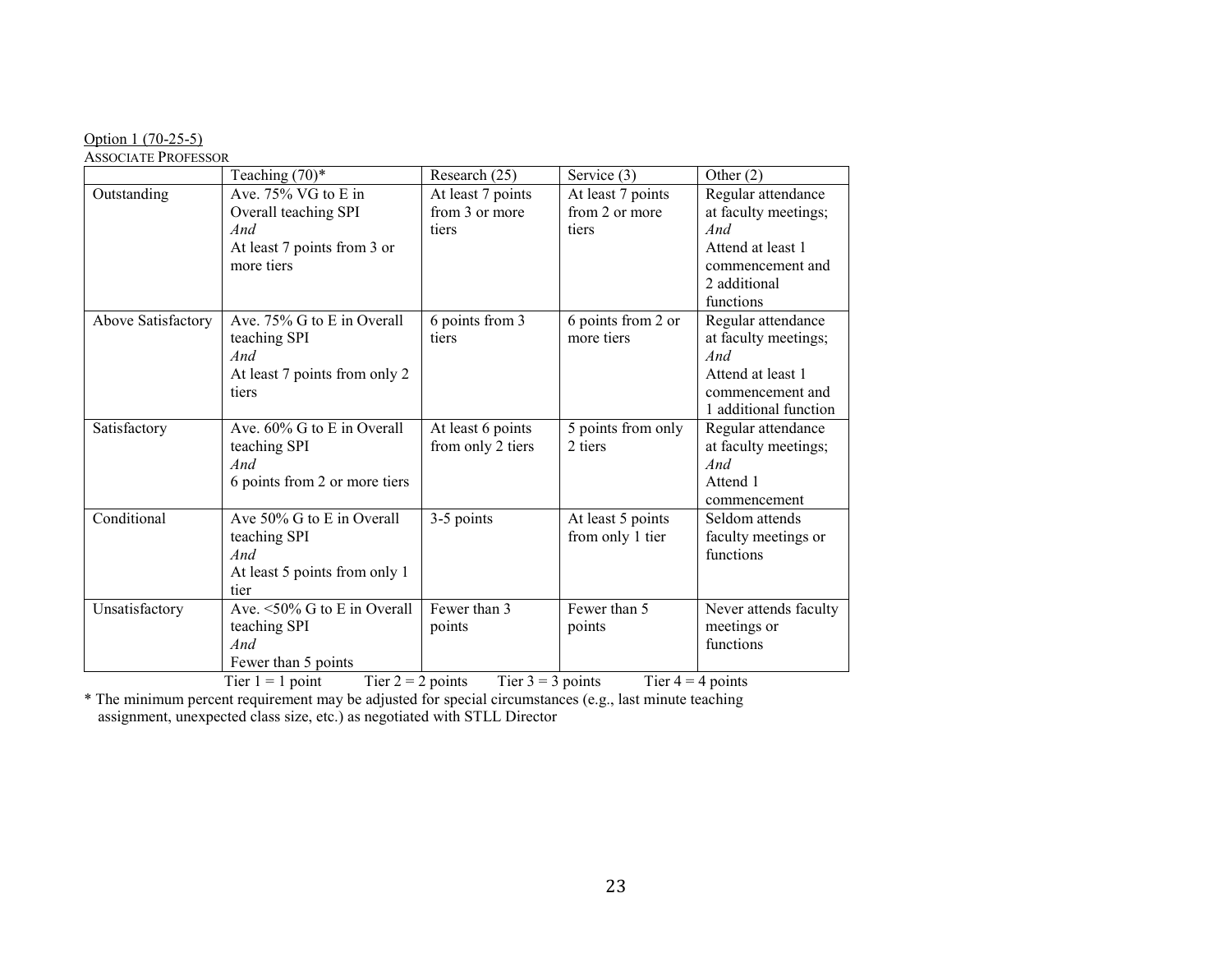#### Option 1 (70-25-5)

#### PROFESSOR

|                    | Teaching $(70)$ *             | Research (25)     | Service (3)        | Other $(2)$            |
|--------------------|-------------------------------|-------------------|--------------------|------------------------|
| Outstanding        | Ave. 75% VG to E in Overall   | At least 8 points | At least 8 points  | Regular attendance at  |
|                    | teaching SPI                  | from 3 or more    | from 2 or more     | faculty meetings;      |
|                    | And                           | tiers             | tiers              | And                    |
|                    | At least 7 points from 3 or   |                   |                    | Attend at least 1      |
|                    | more tiers                    |                   |                    | commencement and 2     |
|                    |                               |                   |                    | additional functions   |
| Above Satisfactory | Ave. 75% G to E in Overall    | 7 points from 3   | 7 points from 2 or | Regular attendance at  |
|                    | teaching SPI                  | tiers             | more tiers         | faculty meetings;      |
|                    | And                           |                   |                    | And                    |
|                    | At least 7 points from only 2 |                   |                    | Attend at least 1      |
|                    | tiers                         |                   |                    | commencement and 1     |
|                    |                               |                   |                    | additional function    |
| Satisfactory       | Ave. 60% G to E in Overall    | At least 7 points | 6 points from 2 or | Regular attendance at  |
|                    | teaching SPI                  | from only 2 tiers | more tiers         | faculty meetings;      |
|                    | And                           |                   |                    | And                    |
|                    | 6 points from 2 or more tiers |                   |                    | Attend 1               |
|                    |                               |                   |                    | commencement           |
| Conditional        | Ave 50% G to E in Overall     | 4-6 points        | 5 points from only | Seldom attends faculty |
|                    | teaching SPI                  |                   | 2 tiers            | meetings or functions  |
|                    | And                           |                   |                    |                        |
|                    | At least 5 points             |                   |                    |                        |
| Unsatisfactory     | Ave. <50% G to E in Overall   | Fewer than 4      | Fewer than 5       | Never attends faculty  |
|                    | teaching SPI                  | points            | points             | meetings or functions  |
|                    | And                           |                   |                    |                        |
|                    | Fewer than 5 points           |                   |                    |                        |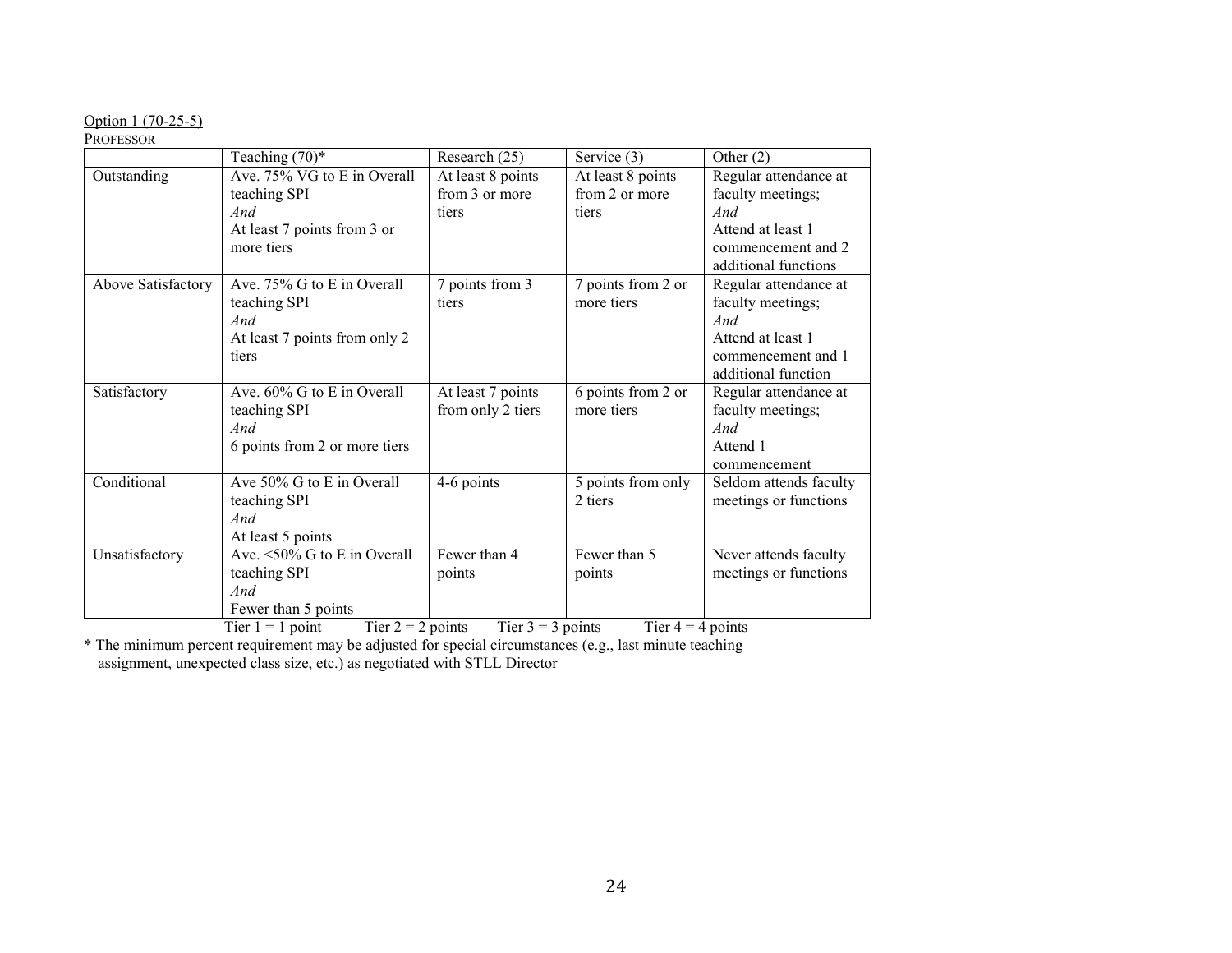# Option 2 (25-70-5)

# ASSOCIATE PROFESSOR

|                    | Teaching $(25)^*$          | Research (70)      | Service (3)        | Other $(2)$            |
|--------------------|----------------------------|--------------------|--------------------|------------------------|
| Outstanding        | Ave. 75% VG to E           | At least 9 points  | At least 7 points  | Regular attendance at  |
|                    | in Overall teaching SPI    | from 3 or more     | from 2 or more     | faculty meetings;      |
|                    | And                        | tiers              | tiers              | And                    |
|                    | At least 4 points from 2   |                    |                    | Attend at least 1      |
|                    | tiers                      |                    |                    | commencement and 2     |
|                    |                            |                    |                    | additional functions   |
| Above Satisfactory | Ave. $75\%$ G to E in      | 8 points from 3 or | 6 points from 2 or | Regular attendance at  |
|                    | Overall teaching SPI       | more tiers         | more tiers         | faculty meetings;      |
|                    | And                        |                    |                    | And                    |
|                    | 3 points from 2 tiers      |                    |                    | Attend at least 1      |
|                    |                            |                    |                    | commencement and 1     |
|                    |                            |                    |                    | additional function    |
| Satisfactory       | Ave. $60\%$ G to E in      | At least 8 points  | 5 points from only | Regular attendance at  |
|                    | Overall teaching SPI       | from only 2 tiers  | 2 tiers            | faculty meetings;      |
|                    | And                        |                    |                    | And                    |
|                    | At least 3 points from     |                    |                    | Attend 1               |
|                    | only 1 tier                |                    |                    | commencement           |
| Conditional        | Ave 50% G to E in          | 5-7 points         | At least 5 points  | Seldom attends faculty |
|                    | Overall teaching SPI       |                    | from only 1 tier   | meetings or functions  |
|                    | And                        |                    |                    |                        |
|                    | 2 points                   |                    |                    |                        |
| Unsatisfactory     | Ave. $\leq 50\%$ G to E in | Fewer than 5       | Fewer than 5       | Never attends faculty  |
|                    | Overall teaching SPI       | points             | points             | meetings or functions  |
|                    | And                        |                    |                    |                        |
|                    | Fewer than 2 points        |                    |                    |                        |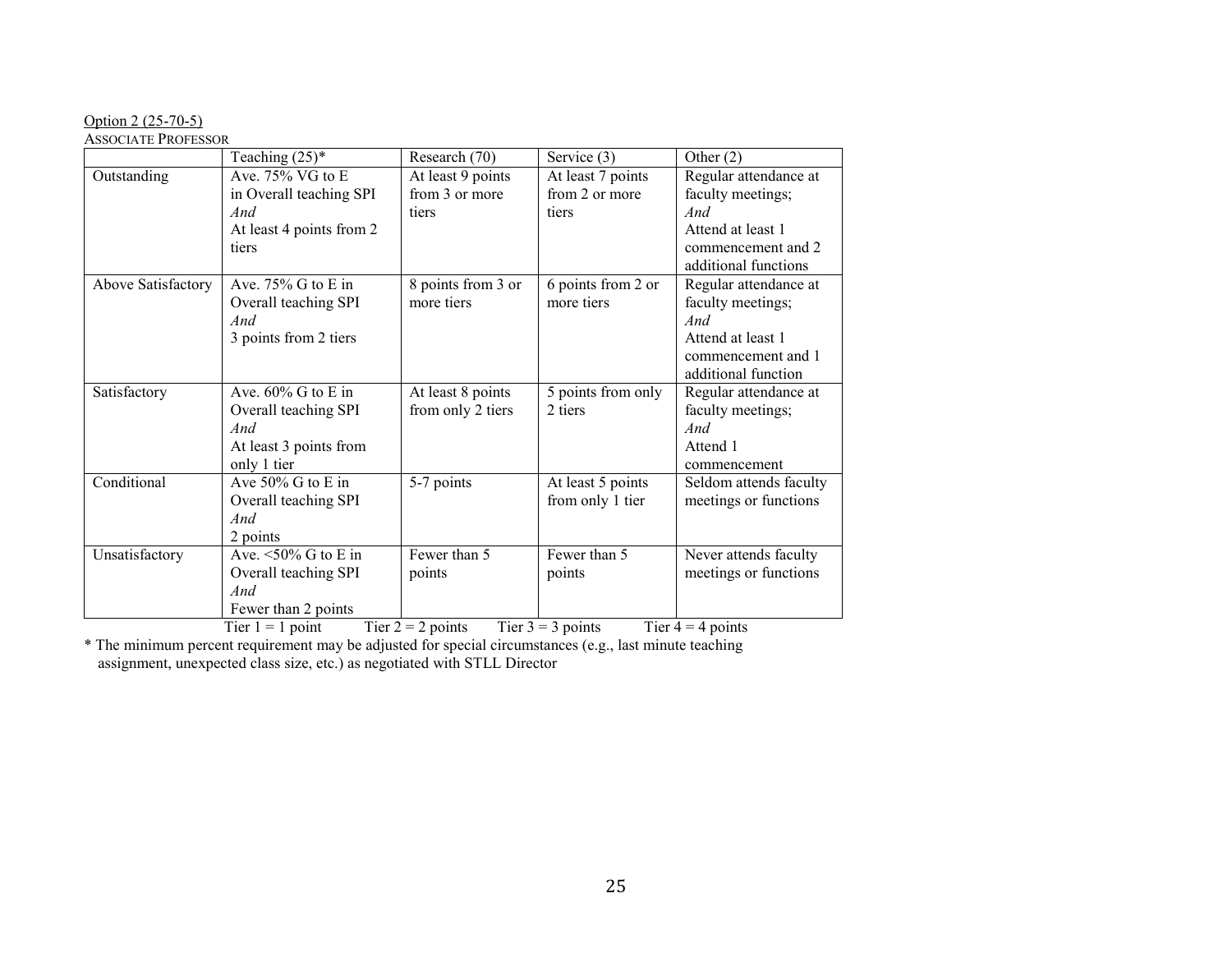#### Option 2 (25-70-5)

#### PROFESSOR

|                    | Teaching $(25)^*$          | Research (70)      | Service (3)        | Other $(2)$            |
|--------------------|----------------------------|--------------------|--------------------|------------------------|
| Outstanding        | Ave. $75\%$ VG to E        | At least 10 points | At least 8 points  | Regular attendance at  |
|                    | in Overall teaching SPI    | from 3 or more     | from 2 or more     | faculty meetings;      |
|                    | And                        | tiers              | tiers              | And                    |
|                    | At least 4 points from 2   |                    |                    | Attend at least 1      |
|                    | tiers                      |                    |                    | commencement and 2     |
|                    |                            |                    |                    | additional functions   |
| Above Satisfactory | Ave. $75\%$ G to E in      | 9 points from 3 or | 7 points from 2 or | Regular attendance at  |
|                    | Overall teaching SPI       | more tiers         | more tiers         | faculty meetings;      |
|                    | And                        |                    |                    | And                    |
|                    | 3 points from 2 tiers      |                    |                    | Attend at least 1      |
|                    |                            |                    |                    | commencement and 1     |
|                    |                            |                    |                    | additional function    |
| Satisfactory       | Ave. $60\%$ G to E in      | At least 9 points  | 6 points from 2 or | Regular attendance at  |
|                    | Overall teaching SPI       | from only 2 tiers  | more tiers         | faculty meetings;      |
|                    | And                        |                    |                    | And                    |
|                    | At least 3 points from     |                    |                    | Attend 1 commencement  |
|                    | only 1 tier                |                    |                    |                        |
| Conditional        | Ave $50\%$ G to E in       | 6-8 points         | 5 points from only | Seldom attends faculty |
|                    | Overall teaching SPI       |                    | 2 tiers            | meetings or functions  |
|                    | And                        |                    |                    |                        |
|                    | 2 points                   |                    |                    |                        |
| Unsatisfactory     | Ave. $\leq 50\%$ G to E in | Fewer than 6       | Fewer than 5       | Never attends faculty  |
|                    | Overall teaching SPI       | points             | points             | meetings or functions  |
|                    | And                        |                    |                    |                        |
|                    | Fewer than 2 points        |                    |                    |                        |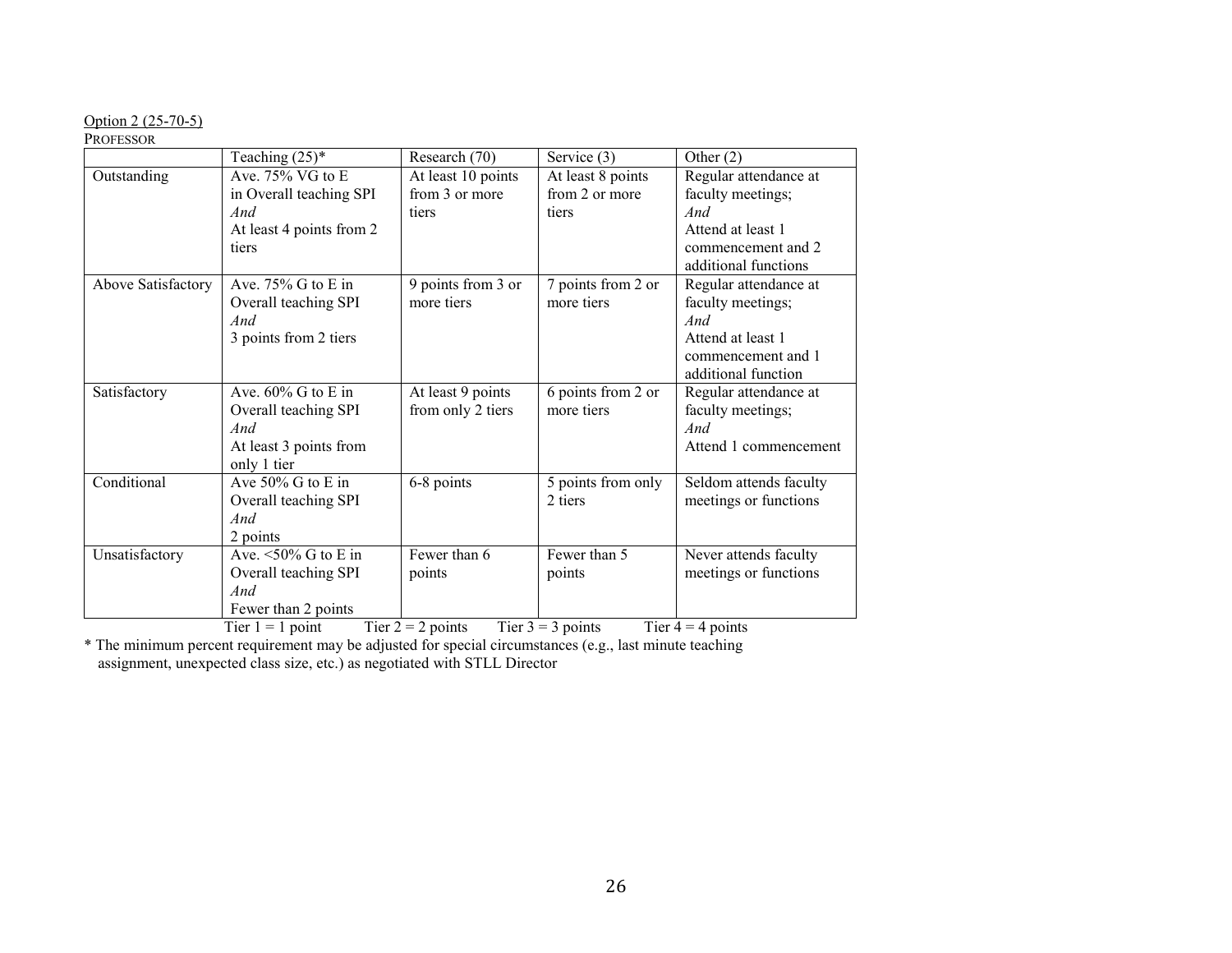#### Option 3 (85-8-5)

#### ASSOCIATE PROFESSOR

|                    | Teaching $(85)^*$                                                                       | Research (5)      | Service (8)       | Other $(2)$            |  |
|--------------------|-----------------------------------------------------------------------------------------|-------------------|-------------------|------------------------|--|
| Outstanding        | Ave. 75% VG to E in                                                                     | At least 5 points | At least 9 points | Regular attendance at  |  |
|                    | Overall teaching SPI                                                                    |                   | from 3 or more    | faculty meetings;      |  |
|                    | And                                                                                     |                   | tiers             | And                    |  |
|                    | At least 8 points from 3 or                                                             |                   |                   | Attend at least 1      |  |
|                    | more tiers                                                                              |                   |                   | commencement and 2     |  |
|                    |                                                                                         |                   |                   | additional functions   |  |
| Above Satisfactory | Ave. 75% G to E in Overall                                                              | 4 points          | At least 9 points | Regular attendance at  |  |
|                    | teaching SPI                                                                            |                   | from only 2 tiers | faculty meetings;      |  |
|                    | And                                                                                     |                   |                   | And                    |  |
|                    | 7 points from 3 tiers                                                                   |                   |                   | Attend at least 1      |  |
|                    |                                                                                         |                   |                   | commencement and 1     |  |
|                    |                                                                                         |                   |                   | additional function    |  |
| Satisfactory       | Ave. 60% G to E in Overall                                                              | $3$ points        | 8 points          | Regular attendance at  |  |
|                    | teaching SPI                                                                            |                   |                   | faculty meetings;      |  |
|                    | And                                                                                     |                   |                   | And                    |  |
|                    | At least 7 points from only                                                             |                   |                   | Attend 1               |  |
|                    | 2 tiers                                                                                 |                   |                   | commencement           |  |
| Conditional        | Ave 50% G to E in Overall                                                               | 2 points          | 7 points          | Seldom attends faculty |  |
|                    | teaching SPI                                                                            |                   |                   | meetings or functions  |  |
|                    | And                                                                                     |                   |                   |                        |  |
|                    | At least 6 points from only                                                             |                   |                   |                        |  |
|                    | 1 tier                                                                                  |                   |                   |                        |  |
| Unsatisfactory     | Ave. $\leq 50\%$ G to E in                                                              | 1 point           | Fewer than 7      | Never attends faculty  |  |
|                    | Overall teaching SPI                                                                    |                   | points            | meetings or functions  |  |
|                    | And                                                                                     |                   |                   |                        |  |
|                    | Fewer than 6 points                                                                     |                   |                   |                        |  |
|                    | Tier $2 = 2$ points<br>Tier $3 = 3$ points<br>Tier $4 = 4$ points<br>Tier $1 = 1$ point |                   |                   |                        |  |

\* The minimum percent requirement may be adjusted for special circumstances (e.g., last minute teaching assignment, unexpected class size, etc.) as negotiated with STLL Director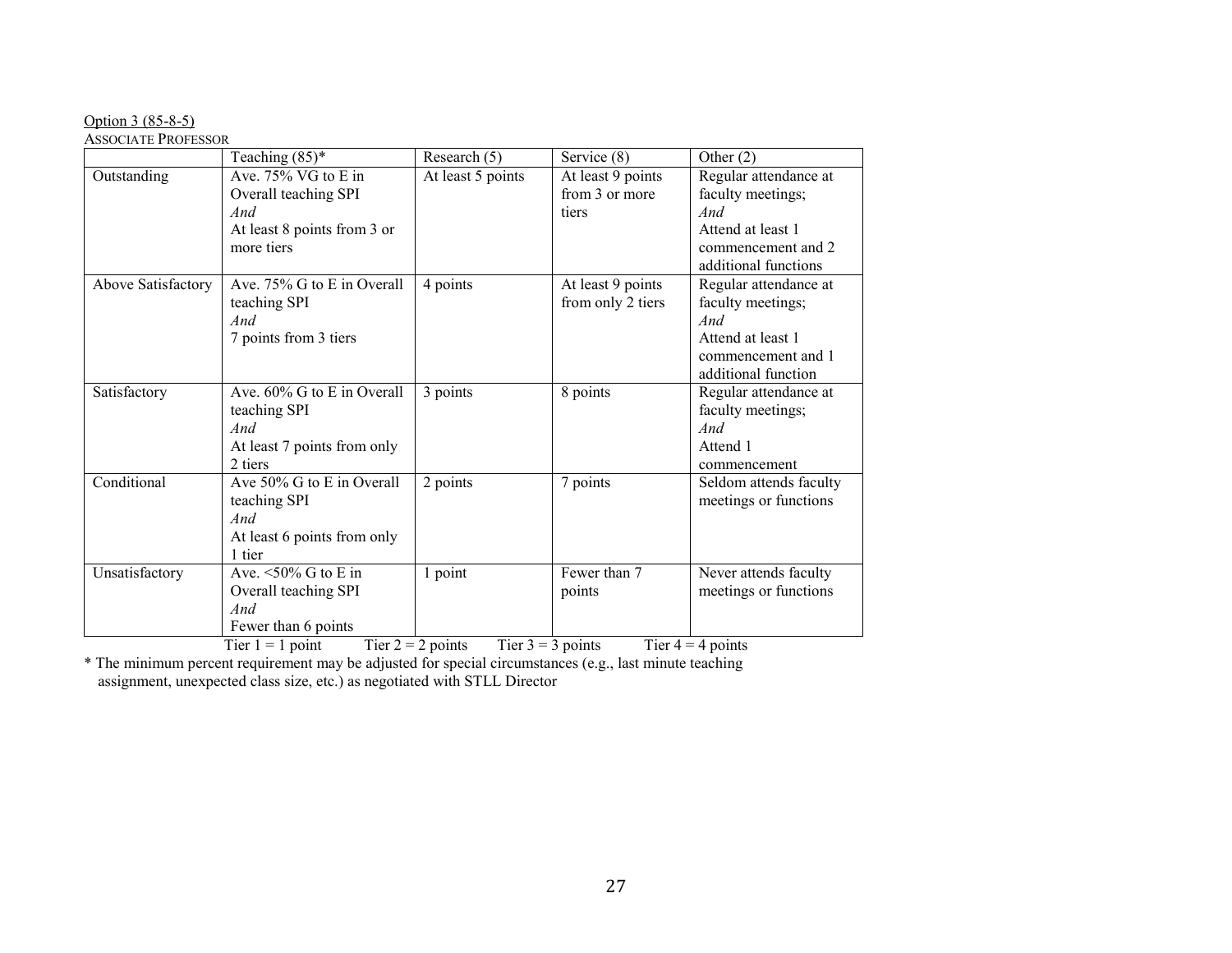#### Option 3 (85-8-5)

#### PROFESSOR

|                    | Teaching $(85)^*$                                                                                | Research (5)                                                                                              | Service (8)                                   | Other $(2)$                                                                                                                                                                           |
|--------------------|--------------------------------------------------------------------------------------------------|-----------------------------------------------------------------------------------------------------------|-----------------------------------------------|---------------------------------------------------------------------------------------------------------------------------------------------------------------------------------------|
| Outstanding        | Ave. 75% VG to E in<br>Overall teaching SPI<br>And<br>At least 9 points from 3 or<br>more tiers  | At least 6 points                                                                                         | At least 10 points<br>from 3 or more<br>tiers | Regular attendance at<br>faculty meetings;<br>And<br>Attend at least 1<br>commencement and 2<br>additional functions                                                                  |
| Above Satisfactory | Ave. 75% G to E in Overall<br>teaching SPI<br>And<br>8 points from only 3 tiers                  | 5 points                                                                                                  | 10 points from<br>only 2 tiers                | Regular attendance at<br>faculty meetings;<br>And<br>Attend at least 1<br>commencement and 1<br>additional function                                                                   |
| Satisfactory       | Ave. 60% G to E in Overall<br>teaching SPI<br>And<br>At least 8 points from only<br>2 tiers      | 4 points                                                                                                  | 9 points                                      | Regular attendance at<br>faculty meetings;<br>And<br>Attend 1 commencement                                                                                                            |
| Conditional        | Ave 50% G to E in Overall<br>teaching SPI<br>And<br>At least 7 points from only<br>1 tier        | 3 points                                                                                                  | 8 points                                      | Seldom attends faculty<br>meetings or functions                                                                                                                                       |
| Unsatisfactory     | Ave. $\leq 50\%$ G to E in<br>Overall teaching SPI<br>And<br>Fewer than 7 points<br>$m! = 1 - 1$ | 2 points<br>$\mathbf{m}$ $\mathbf{a}$ $\mathbf{a}$ $\mathbf{b}$<br>$\mathbf{m}$ $\mathbf{a}$ $\mathbf{a}$ | Fewer than 8<br>points<br>$\sim$ $\sim$       | Never attends faculty<br>meetings or functions<br>$\mathbf{m}$ and $\mathbf{m}$ and $\mathbf{m}$ and $\mathbf{m}$ and $\mathbf{m}$ and $\mathbf{m}$ and $\mathbf{m}$ and $\mathbf{m}$ |

Tier  $1 = 1$  point Tier  $2 = 2$  points Tier  $3 = 3$  points Tier  $4 = 4$  points \* The minimum percent requirement may be adjusted for special circumstances (e.g., last minute teaching

assignment, unexpected class size, etc.) as negotiated with STLL Director